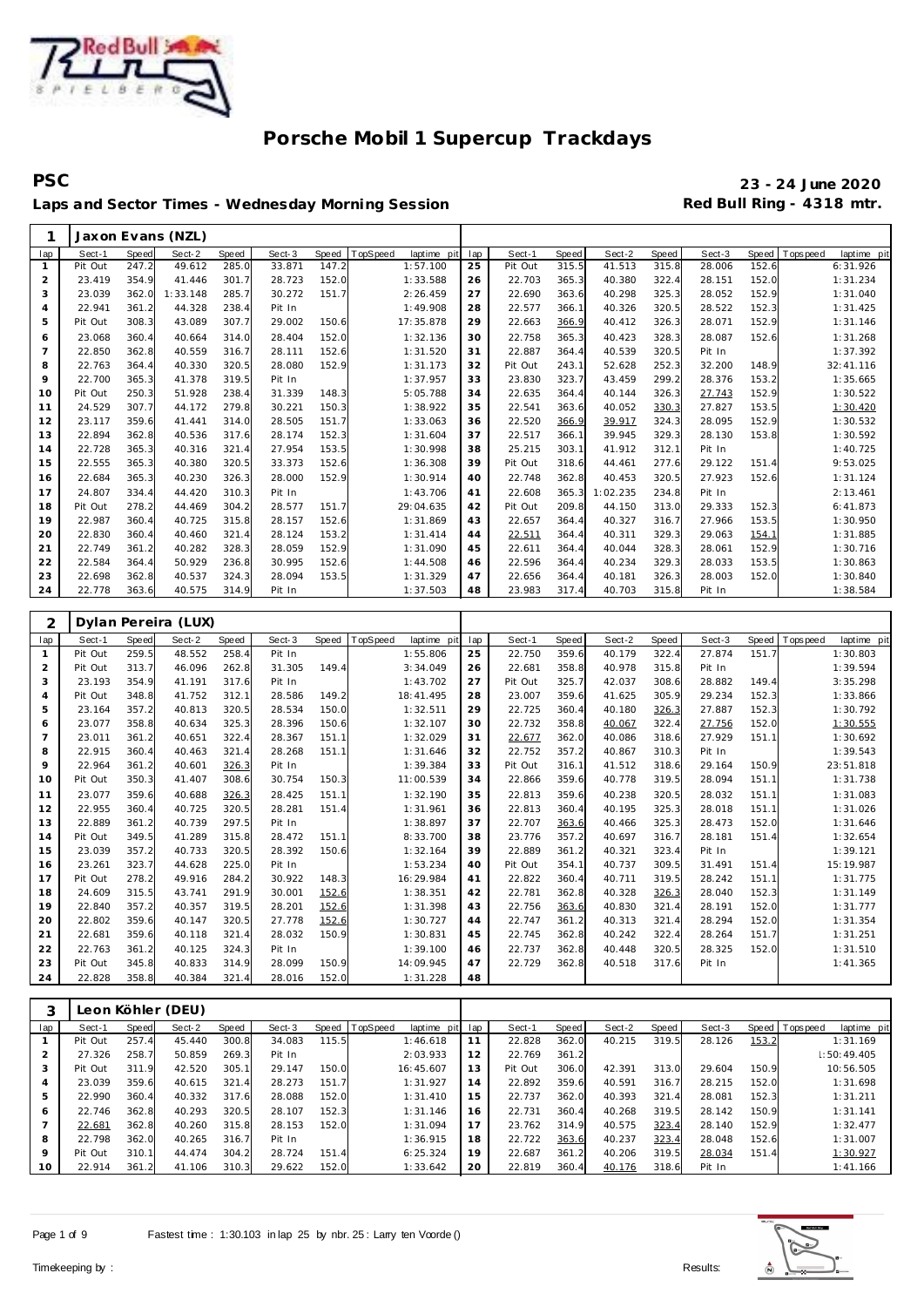

**PSC 23 - 24 June 2020** Laps and Sector Times - Wednesday Morning Session **Red Bull Ring - 4318 mtr.** 

| 4              |         |       |        |       | Jean Baptiste Simmenauer (FRA) |       |             |             |     |         |       |        |       |        |       |                |             |
|----------------|---------|-------|--------|-------|--------------------------------|-------|-------------|-------------|-----|---------|-------|--------|-------|--------|-------|----------------|-------------|
| lap            | Sect-1  | Speed | Sect-2 | Speed | Sect-3                         | Speed | TopSpeed    | laptime pit | lap | Sect-1  | Speed | Sect-2 | Speed | Sect-3 |       | Speed Topspeed | laptime pit |
|                | Pit Out | 251.8 | 46.993 | 291.9 | 29.962                         | 150.0 |             | 1:48.636    | 12  | 22.831  | 361.2 | 42.211 | 300.0 | 28.668 | 151.4 |                | 1:33.710    |
|                | 23.187  | 359.6 | 45.988 | 297.5 | 29.092                         | 151.1 |             | 1:38.267    | 13  | 22.731  | 363.6 | 40.525 | 322.4 | 28.209 | 151.7 |                | 1:31.465    |
| 3              | 23.019  | 361.2 | 40.938 | 318.6 | 28.616                         | 151.4 |             | 1:32.573    | 14  | 22.629  | 364.4 | 40.285 | 328.3 | 28.203 | 152.6 |                | 1:31.117    |
| $\overline{4}$ | 22.961  | 361.2 | 40.631 | 324.3 | 9:46.251                       |       | 10:49.843   |             | 15  | 22.649  | 364.4 | 40.559 | 324.3 | 28.044 | 151.4 |                | 1:31.252    |
| 5              |         |       |        |       |                                |       | 1:36:21.523 |             | 16  | 22.656  | 364.4 | 40.274 | 323.4 | 28.137 | 152.6 |                | 1:31.067    |
| 6              | Pit Out | 313.1 | 46.679 | 283.5 | 31.045                         | 149.2 |             | 2:38.564    | 17  | 22.628  | 365.3 | 40.221 | 327.3 | 28.152 | 152.3 |                | 1:31.001    |
|                | 23.124  | 358.8 | 41.864 | 305.1 | 28.810                         | 150.9 |             | 1:33.798    | 18  | 22.903  | 362.8 | 40.406 | 318.6 | Pit In |       |                | 1:38.646    |
| 8              | 22.968  | 360.4 | 40.748 | 321.4 | 28.413                         | 151.1 |             | 1:32.129    | 19  | Pit Out | 274.9 | 46.201 | 288.0 | 30.905 | 145.3 |                | 11:07.766   |
| 9              | 22.843  | 362.8 | 40.936 | 326.3 | 28.267                         | 152.0 |             | 1:32.046    | 20  | 23.768  | 350.3 | 41.301 | 311.2 | 28.388 | 151.1 |                | 1:33.457    |
| 10             | 23.432  | 269.0 | 48.242 | 270.0 | Pit In                         |       |             | 1:57.862    | 21  | 22.726  | 363.6 | 40.222 | 323.4 | 27.957 | 151.4 |                | 1:30.905    |
| 11             | Pit Out | 285.0 | 47.281 | 307.7 | 29.140                         | 150.9 |             | 7:49.585    | 22  |         |       |        |       |        |       |                |             |

| 5              |         |              | Jaap van Lagen (NLD) |       |        |       |                                |     |         |       |        |       |        |       |            |             |
|----------------|---------|--------------|----------------------|-------|--------|-------|--------------------------------|-----|---------|-------|--------|-------|--------|-------|------------|-------------|
| lap            | Sect-1  | <b>Speed</b> | Sect-2               | Speed | Sect-3 | Speed | <b>TopSpeed</b><br>laptime pit | lap | Sect-1  | Speed | Sect-2 | Speed | Sect-3 | Speed | T ops peed | laptime pit |
|                | Pit Out | 304.3        | 43.517               | 308.6 | 29.365 | 148.3 | 1:39.203                       | 22  | 22.612  | 360.4 | 40.620 | 312.1 | 28.269 | 151.1 |            | 1:31.501    |
| 2              | 24.117  | 324.4        | 42.351               | 311.2 | 28.688 | 150.6 | 1:35.156                       | 23  | 22.801  | 358.8 | 40.687 | 310.3 | Pit In |       |            | 1:39.020    |
| 3              | 23.237  | 273.5        | 47.203               | 282.0 | Pit In |       | 1:48.847                       | 24  | Pit Out | 208.5 | 47.885 | 300.0 | 28.797 | 149.4 |            | 32:16.814   |
| $\overline{4}$ | Pit Out | 321.8        | 45.486               | 300.8 | 29.118 | 150.0 | 20:49.185                      | 25  | 22.869  | 358.8 | 40.981 | 311.2 | 28.469 | 150.0 |            | 1:32.319    |
| 5              | 23.066  | 361.2        | 41.568               | 300.8 | 28.706 | 150.3 | 1:33.340                       | 26  | 22.760  | 359.6 | 40.453 | 317.6 | 28.459 | 150.0 |            | 1:31.672    |
| 6              | 22.827  | 359.6        | 40.673               | 322.4 | 28.404 | 150.9 | 1:31.904                       | 27  | 22.756  | 359.6 | 40.514 | 322.4 | 28.411 | 150.0 |            | 1:31.681    |
| $\overline{7}$ | 22.949  | 360.4        | 40.872               | 327.3 | 28.425 | 151.7 | 1:32.246                       | 28  | 22.770  | 360.4 | 41.379 | 308.6 | 28.411 | 149.7 |            | 1:32.560    |
| 8              | 23.251  | 359.6        | 41.096               | 316.7 | Pit In |       | 1:40.407                       | 29  | 22.695  | 361.2 | 40.621 | 318.6 | 28.748 | 150.9 |            | 1:32.064    |
| 9              | Pit Out | 295.4        | 51.369               | 311.2 | 29.101 | 148.3 | 8:13.002                       | 30  | 22.694  | 360.4 | 40.571 | 314.9 | Pit In |       |            | 1:39.451    |
| 10             | 23.316  | 354.1        | 41.118               | 314.9 | 28.433 | 150.6 | 1:32.867                       | 31  | Pit Out | 352.6 | 40.813 | 316.7 | 28.343 | 150.3 |            | 12:51.422   |
| 11             | 22.745  | 359.6        | 40.384               | 327.3 | 28.145 | 151.1 | 1:31.274                       | 32  | 22.736  | 359.6 | 41.002 | 320.5 | 28.301 | 150.6 |            | 1:32.039    |
| 12             | 22.681  | 360.4        | 40.571               | 319.5 | 28.075 | 151.1 | 1:31.327                       | 33  | 22.762  | 359.6 | 40.700 | 317.6 | 28.394 | 150.6 |            | 1:31.856    |
| 13             | 22.729  | 360.4        | 40.440               | 321.4 | 28.237 | 151.1 | 1:31.406                       | 34  | 22.711  | 361.2 | 40.591 | 317.6 | 28.291 | 150.6 |            | 1:31.593    |
| 14             | 23.060  | 326.3        | 41.044               | 315.8 | Pit In |       | 1:38.862                       | 35  | 22.629  | 363.6 | 40.564 | 328.3 | Pit In |       |            | 1:38.918    |
| 15             | Pit Out | 275.8        | 43.312               | 314.9 | 28.484 | 150.9 | 27:00.585                      | 36  | Pit Out | 321.1 | 41.951 | 303.4 | 29.408 | 150.6 |            | 9:11.079    |
| 16             | 22.837  | 358.0        | 40.994               | 318.6 | 28.324 | 151.1 | 1:32.155                       | 37  | 22.617  | 360.4 | 40.473 | 318.6 | 28.443 | 151.7 |            | 1:31.533    |
| 17             | 22.790  | 358.8        | 40.433               | 326.3 | 28.300 | 151.1 | 1:31.523                       | 38  | 22.521  | 361.2 | 40.183 | 329.3 | 27.848 | 152.6 |            | 1:30.552    |
| 18             | 22.749  | 358.0        | 41.643               | 285.7 | Pit In |       | 1:41.557                       | 39  | 22.497  | 362.0 | 39.987 | 322.4 | 28.054 | 151.7 |            | 1:30.538    |
| 19             | Pit Out | 352.6        | 40.913               | 314.0 | 28.457 | 150.6 | 7:29.312                       | 40  | 22.539  | 360.4 | 40.103 | 316.7 | 29.781 | 146.1 |            | 1:32.423    |
| 20             | 22.716  | 359.6        | 40.679               | 323.4 | 28.146 | 150.9 | 1:31.541                       | 41  | 23.569  | 355.7 | 41.073 | 315.8 | Pit In |       |            | 1:38.723    |
| 21             | 22.578  | 359.6        | 40.572               | 321.4 | 28.194 | 150.6 | 1:31.344                       | 42  |         |       |        |       |        |       |            |             |

| 6   |         |              | Jordan Love (AUS) |       |        |       |                         |     |         |       |        |       |        |       |          |             |
|-----|---------|--------------|-------------------|-------|--------|-------|-------------------------|-----|---------|-------|--------|-------|--------|-------|----------|-------------|
| lap | Sect-1  | <b>Speed</b> | Sect-2            | Speed | Sect-3 | Speed | TopSpeed<br>laptime pit | lap | Sect-1  | Speed | Sect-2 | Speed | Sect-3 | Speed | Topspeed | laptime pit |
|     | Pit Out | 306.6        | 52.641            | 210.1 | 35.737 | 149.2 | 1:55.584                | 23  | 22.975  | 360.4 | 40.694 | 313.0 | 28.608 | 150.6 |          | 1:32.277    |
| 2   | 23.563  | 355.7        | 41.689            | 318.6 | Pit In |       | 1:44.014                | 24  | 22.859  | 362.0 | 40.672 | 314.9 | 28.548 | 151.1 |          | 1:32.079    |
| 3   | Pit Out | 308.3        | 44.905            | 323.4 | 28.916 | 150.9 | 19:13.857               | 25  | 22.830  | 362.0 | 40.912 | 320.5 | Pit In |       |          | 1:38.101    |
| 4   | 23.117  | 358.0        | 41.307            | 315.8 | 28.448 | 151.1 | 1:32.872                | 26  | Pit Out | 329.6 | 41.085 | 314.9 | 28.646 | 150.0 |          | 6:03.547    |
| 5   | 22.972  | 361.2        | 40.981            | 313.0 | 28.471 | 150.3 | 1:32.424                | 27  | 22.945  | 361.2 | 41.556 | 321.4 | 28.585 | 151.7 |          | 1:33.086    |
| 6   | 22.999  | 360.4        | 40.896            | 320.5 | 28.510 | 151.1 | 1:32.405                | 28  | 22.889  | 362.8 | 40.884 | 317.6 | 28.579 | 151.7 |          | 1:32.352    |
| 7   | 22.926  | 361.2        | 40.697            | 316.7 | 28.491 | 151.1 | 1:32.114                | 29  | 22.893  | 362.8 | 40.719 | 314.0 | 28.617 | 152.0 |          | 1:32.229    |
| 8   | 22.845  | 359.6        | 41.069            | 318.6 | Pit In |       | 1:39.451                | 30  | 22.882  | 362.8 | 40.818 | 319.5 | Pit In |       |          | 1:36.885    |
| 9   | Pit Out | 353.3        | 41.483            | 314.9 | 28.673 | 150.6 | 4:14.094                | 31  | Pit Out | 271.7 | 47.995 | 282.7 | 32.320 | 151.4 |          | 7:13.685    |
| 10  | 22.848  | 361.2        | 40.841            | 324.3 | 28.532 | 152.3 | 1:32.221                | 32  | 26.812  | 293.8 | 40.948 | 316.7 | 28.159 | 152.6 |          | 1:35.919    |
| 11  | 22.837  | 360.4        | 40.960            | 316.7 | 28.625 | 152.0 | 1:32.422                | 33  | 22.729  | 362.0 | 40.556 | 315.8 | 28.389 | 149.4 |          | 1:31.674    |
| 12  | 22.996  | 362.0        | 40.918            | 320.5 | 28.567 | 152.0 | 1:32.481                | 34  | 22.778  | 363.6 | 40.381 | 319.5 | 28.166 | 152.3 |          | 1:31.325    |
| 13  | 22.946  | 362.0        | 40.875            | 316.7 | 28.338 | 152.6 | 1:32.159                | 35  | 22.662  | 364.4 | 40.212 | 327.3 | Pit In |       |          | 1:40.085    |
| 14  | 22.819  | 364.4        | 41.531            | 314.9 | 28.595 | 152.3 | 1:32.945                | 36  | Pit Out | 249.5 | 45.227 | 322.4 | 28.333 | 152.6 |          | 17:05.275   |
| 15  | 22.816  | 362.8        | 41.076            | 320.5 | Pit In |       | 1:37.537                | 37  | 22.679  | 362.8 | 40.408 | 329.3 | 28.358 | 151.4 |          | 1:31.445    |
| 16  | Pit Out | 356.4        | 40.951            | 312.1 | 28.545 | 151.4 | 3:57.551                | 38  | 22.708  | 366.1 | 40.464 | 326.3 | 28.489 | 152.9 |          | 1:31.661    |
| 17  | 22.752  | 362.8        | 40.994            | 320.5 | 28.650 | 153.5 | 1:32.396                | 39  | 22.713  | 365.3 | 40.707 | 320.5 | 28.185 | 152.6 |          | 1:31.605    |
| 18  | 22.661  | 358.0        | 41.030            | 317.6 | 28.408 | 153.8 | 1:32.099                | 40  | 22.694  | 365.3 | 40.417 | 320.5 | 28.297 | 153.5 |          | 1:31.408    |
| 19  | 22.710  | 363.6        | 41.026            | 320.5 | 28.449 | 152.6 | 1:32.185                | 41  | 24.896  | 308.3 | 41.066 | 315.8 | Pit In |       |          | 1:39.595    |
| 20  | 22.861  | 362.8        | 40.818            | 330.3 | Pit In |       | 1:38.267                | 42  | Pit Out | 269.9 | 50.780 | 322.4 | 38.272 | 149.7 |          | 9:34.607    |
| 21  | Pit Out | 283.5        | 47.659            | 308.6 | 30.611 | 151.4 | 30:45.161               | 43  | 23.178  | 325.7 | 55.196 | 223.6 | Pit In |       |          | 2:03.894    |
| 22  | 23.087  | 360.4        | 40.990            | 314.0 | 28.701 | 149.7 | 1:32.778                | 44  |         |       |        |       |        |       |          |             |

| 8   |         |       | Julian Hanses (DEU) |       |        |                       |                 |             |              |       |                                  |       |        |       |                       |             |
|-----|---------|-------|---------------------|-------|--------|-----------------------|-----------------|-------------|--------------|-------|----------------------------------|-------|--------|-------|-----------------------|-------------|
| lap | Sect-1  | Speed | Sect-2              | Speed |        | Sect-3 Speed TopSpeed | laptime pit lap |             | Sect-1       | Speed | Sect-2                           | Speed |        |       | Sect-3 Speed Topspeed | laptime pit |
|     | Pit Out | 244.2 | 50.268 241.6        |       | Pit In |                       | 2:02.421        | 22          | 22.652       | 363.6 | 40.457 319.5                     |       | 27.942 | 152.3 |                       | 1:31.051    |
|     | Pit Out | 248.7 | 58.460 219.1        |       | Pit In |                       | 4:03.770        | 23          | 22.760 362.0 |       | 40.456 318.6                     |       | 28.043 | 152.3 |                       | 1:31.259    |
|     | Pit Out |       | 264.1 51.681 273.4  |       | Pit In |                       | 40:48.082       | $\sqrt{24}$ |              |       | 22.798 362.8 40.756 313.0 Pit In |       |        |       |                       | 1:37.483    |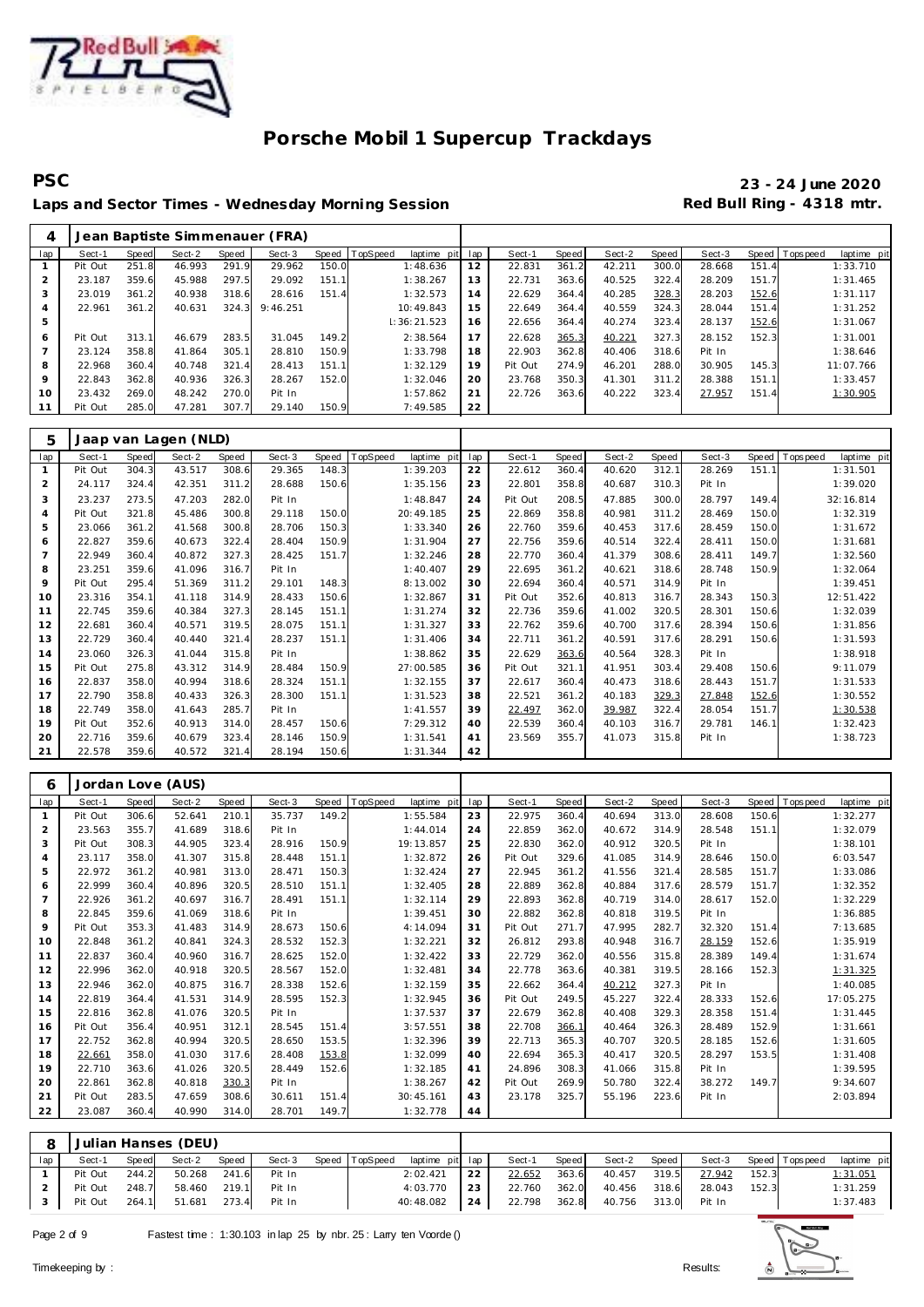

# **PSC 23 - 24 June 2020**

|                |         |       |        |       |        |       | Laps and Sector Times - Wednesday Morning Session |    |         |       |        |       |        |       | Red Bull Ring - 4318 mtr. |
|----------------|---------|-------|--------|-------|--------|-------|---------------------------------------------------|----|---------|-------|--------|-------|--------|-------|---------------------------|
| $\overline{4}$ | Pit Out | 316.8 | 44.399 | 274.1 | Pit In |       | 3:01.928                                          | 25 | Pit Out | 319.3 | 43.141 | 285.7 | 29.219 | 151.7 | 14:57.979                 |
| 5              | Pit Out | 323.7 | 43.926 | 297.5 | 29.055 | 151.1 | 3:14.232                                          | 26 | 22.982  | 359.6 | 41.152 | 305.1 | Pit In |       | 1:37.972                  |
| 6              | 23.059  | 357.2 | 41.912 | 305.1 | 28.604 | 151.7 | 1:33.575                                          | 27 | Pit Out | 314.9 | 43.146 | 312.1 | 28.676 | 151.1 | 24:07.808                 |
| $\overline{7}$ | 22.885  | 358.8 | 42.862 | 296.7 | 28.793 | 152.0 | 1:34.540                                          | 28 | 23.115  | 358.8 | 40.813 | 312.1 | 28.192 | 151.4 | 1:32.120                  |
| 8              | 22.867  | 360.4 | 40.787 | 315.8 | 28.295 | 151.7 | 1:31.949                                          | 29 | 22.826  | 360.4 | 40.673 | 315.8 | 28.235 | 150.9 | 1:31.734                  |
| 9              | 22.931  | 358.8 | 41.790 | 306.8 | 28.410 | 151.4 | 1:33.131                                          | 30 | 22.849  | 360.4 | 40.601 | 319.5 | 28.220 | 151.1 | 1:31.670                  |
| 10             | 23.336  | 308.3 | 42.621 | 308.6 | Pit In |       | 1:40.780                                          | 31 | 22.859  | 362.8 | 40.591 | 323.4 | 28.251 | 151.7 | 1:31.701                  |
| 11             | Pit Out | 337.9 | 42.444 | 307.7 | 28.493 | 152.0 | 8:52.445                                          | 32 | 22.846  | 362.0 | 40.838 | 315.8 | 28.528 | 152.0 | 1:32.212                  |
| 12             | 22.815  | 359.6 | 40.650 | 317.6 | 28.288 | 150.9 | 1:31.753                                          | 33 | 22.688  | 364.4 | 40.691 | 320.5 | 29.092 | 150.6 | 1:32.471                  |
| 13             | 22.926  | 359.6 | 40.612 | 315.8 | 28.270 | 151.4 | 1:31.808                                          | 34 | 23.286  | 361.2 | 40.851 | 314.0 | 29.268 | 150.9 | 1:33.405                  |
| 14             | 22.939  | 359.6 | 41.071 | 310.3 | 28.313 | 151.7 | 1:32.323                                          | 35 | 22.863  | 363.6 | 40.768 | 316.7 | 28.310 | 151.7 | 1:31.941                  |
| 15             | 22.840  | 358.8 | 41.187 | 314.0 | 28.503 | 152.0 | 1:32.530                                          | 36 | 22.872  | 362.8 | 40.759 | 319.5 | 28.551 | 151.1 | 1:32.182                  |
| 16             | 22.890  | 361.2 | 40.729 | 314.0 | 28.389 | 152.0 | 1:32.008                                          | 37 | 22.992  | 362.8 | 40.941 | 321.4 | 28.779 | 151.4 | 1:32.712                  |
| 17             | 22.920  | 360.4 | 40.753 | 311.2 | Pit In |       | 1:38.298                                          | 38 | 22.856  | 362.8 | 40.957 | 312.1 | 28.369 | 151.1 | 1:32.182                  |
| 18             | Pit Out | 289.6 | 44.941 | 300.8 | 28.750 | 151.7 | 5:53.602                                          | 39 | 22.863  | 362.8 | 41.079 | 321.4 | 28.732 | 150.6 | 1:32.674                  |
| 19             | 22.997  | 359.6 | 40.818 | 314.0 | 28.301 | 152.3 | 1:32.116                                          | 40 | 22.911  | 363.6 | 41.402 | 317.6 | 28.365 | 151.1 | 1:32.678                  |
| 20             | 22.714  | 361.2 | 41.739 | 295.1 | 28.172 | 152.9 | 1:32.625                                          | 41 | 22.806  | 363.6 | 42.294 | 296.7 | Pit In |       | 1:44.549                  |
| 21             | 22.677  | 362.8 | 40.454 | 318.6 | 28.064 | 152.9 | 1:31.195                                          | 42 |         |       |        |       |        |       |                           |

| 10             |         |              | Marius Nakken (NOR) |       |        |       |         |             |     |         |       |          |       |        |       |            |             |
|----------------|---------|--------------|---------------------|-------|--------|-------|---------|-------------|-----|---------|-------|----------|-------|--------|-------|------------|-------------|
| lap            | Sect-1  | <b>Speed</b> | Sect-2              | Speed | Sect-3 | Speed | opSpeed | laptime pit | lap | Sect-1  | Speed | Sect-2   | Speed | Sect-3 | Speed | Tops pee d | laptime pit |
| $\mathbf{1}$   | Pit Out | 270.8        | 45.541              | 286.5 | 30.278 | 148.0 |         | 1:42.592    | 18  | 22.643  | 360.4 | 41.115   | 307.7 | 28.586 | 152.3 |            | 1:32.344    |
| 2              | 23.479  | 346.5        | 42.068              | 297.5 | 28.989 | 151.1 |         | 1:34.536    | 19  | 22.796  | 358.0 | 41.121   | 305.1 | 28.635 | 152.0 |            | 1:32.552    |
| 3              | 22.930  | 356.4        | 41.642              | 307.7 | 28.783 | 151.4 |         | 1:33.355    | 20  | 22.906  | 359.6 | 40.866   | 315.8 | Pit In |       |            | 1:45.312    |
| $\overline{4}$ | 22.923  | 349.5        | 41.532              | 305.9 | 28.772 | 150.3 |         | 1:33.227    | 21  | Pit Out | 259.5 | 45.394   | 293.5 | 29.823 | 149.4 |            | 15:58.727   |
| 5              | 22.896  | 356.4        | 47.512              | 226.9 | Pit In |       |         | 2:01.188    | 22  | 23.216  | 329.6 | 41.774   | 305.1 | 29.523 | 151.7 |            | 1:34.513    |
| 6              | Pit Out | 334.4        | 42.520              | 295.9 | 28.988 | 150.6 |         | 17:26.192   | 23  | 22.680  | 357.2 | 41.088   | 309.5 | 28.290 | 153.2 |            | 1:32.058    |
|                | 23.030  | 358.0        | 41.159              | 315.8 | 28.563 | 150.9 |         | 1:32.752    | 24  | 22.589  | 361.2 | 40.753   | 315.8 | 28.148 | 153.5 |            | 1:31.490    |
| 8              | 22.838  | 358.8        | 41.156              | 311.2 | 28.499 | 151.4 |         | 1:32.493    | 25  | 22.389  | 362.8 | 40.628   | 316.7 | 28.127 | 153.5 |            | 1:31.144    |
| 9              | 24.666  | 342.9        | 42.558              | 310.3 | 28.566 | 151.7 |         | 1:35.790    | 26  | 22.440  | 361.2 | 40.498   | 315.8 | 28.128 | 153.2 |            | 1:31.066    |
| 10             | 22.748  | 360.4        | 41.125              | 315.8 | 29.458 | 152.3 |         | 1:33.331    | 27  | 25.582  | 246.5 | 47.344   | 276.2 | Pit In |       |            | 1:51.113    |
| 11             | 22.828  | 360.4        | 41.441              | 296.7 | Pit In |       |         | 1:41.177    | 28  | Pit Out | 262.9 | 47.592   | 306.8 | 28.910 | 151.4 |            | 20:17.013   |
| 12             | Pit Out | 338.6        | 41.722              | 296.7 | 29.077 | 151.7 |         | 5:18.364    | 29  | 22.566  | 360.4 | 40.968   | 317.6 | Pit In |       |            | 1:45.676    |
| 13             | 22.887  | 355.7        | 41.275              | 305.9 | 28.650 | 150.6 |         | 1:32.812    | 30  | Pit Out | 351.0 | 41.269   | 312.1 | 28.262 | 152.3 |            | 2:04.830    |
| 14             | 23.058  | 360.4        | 40.951              | 315.8 | 28.439 | 151.7 |         | 1:32.448    | 31  | 22.440  | 362.0 | 40.709   | 321.4 | 28.285 | 152.3 |            | 1:31.434    |
| 15             | 22.907  | 359.6        | 44.152              | 308.6 | Pit In |       |         | 1:42.856    | 32  | 22.766  | 360.4 | 40.810   | 314.0 | 28.404 | 152.3 |            | 1:31.980    |
| 16             | Pit Out | 299.8        | 45.798              | 300.0 | 29.239 | 151.7 |         | 10:08.058   | 33  | 22.431  | 362.0 | 40.733   | 317.6 | 28.584 | 150.9 |            | 1:31.748    |
| 17             | 23.102  | 353.3        | 41.441              | 308.6 | 28.578 | 151.7 |         | 1:33.121    | 34  | 22.847  | 360.4 | 1:21.764 | 285.0 | Pit In |       |            | 2:24.091    |

| 12             |         |       | Philipp Sager (AUT) |       |        |       |          |             |     |         |       |          |       |        |       |                   |             |
|----------------|---------|-------|---------------------|-------|--------|-------|----------|-------------|-----|---------|-------|----------|-------|--------|-------|-------------------|-------------|
| lap            | Sect-1  | Speed | Sect-2              | Speed | Sect-3 | Speed | TopSpeed | laptime pit | lap | Sect-1  | Speed | Sect-2   | Speed | Sect-3 | Speed | <b>T</b> ops peed | laptime pit |
| $\mathbf{1}$   | Pit Out | 276.3 | 48.186              | 262.1 | 31.633 | 146.9 |          | 1:48.032    | 25  | 23.134  | 356.4 | 41.434   | 301.7 | Pit In |       |                   | 1:42.444    |
| 2              | 24.203  | 332.3 | 43.015              | 282.7 | 29.729 | 148.6 |          | 1:36.947    | 26  | Pit Out | 275.3 | 43.633   | 293.5 | Pit In |       |                   | 10:13.058   |
| 3              | 23.690  | 355.7 | 41.804              | 302.5 | 29.261 | 149.7 |          | 1:34.755    | 27  | Pit Out | 274.9 | 50.457   | 282.7 | 30.358 | 147.2 |                   | 4:13.941    |
| $\overline{4}$ | 23.242  | 358.0 | 41.696              | 305.9 | 29.030 | 150.3 |          | 1:33.968    | 28  | 23.779  | 340.0 | 42.034   | 299.2 | 29.245 | 150.0 |                   | 1:35.058    |
| 5              | 23.178  | 313.1 | 43.741              | 274.1 | Pit In |       |          | 2:03.475    | 29  | 23.042  | 359.6 | 41.276   | 306.8 | 28.721 | 150.3 |                   | 1:33.039    |
| 6              | Pit Out | 309.5 | 43.204              | 292.7 | 29.407 | 148.6 |          | 19:08.271   | 30  | 22.872  | 361.2 | 40.857   | 301.7 | 28.542 | 150.9 |                   | 1:32.271    |
| $\overline{7}$ | 23.346  | 357.2 | 41.564              | 298.3 | 29.198 | 149.2 |          | 1:34.108    | 31  | 22.907  | 361.2 | 40.843   | 310.3 | 28.540 | 150.6 |                   | 1:32.290    |
| 8              | 23.167  | 355.7 | 41.711              | 297.5 | 29.001 | 150.3 |          | 1:33.879    | 32  | 22.941  | 360.4 | 40.868   | 305.1 | 28.522 | 150.6 |                   | 1:32.331    |
| 9              | 23.111  | 359.6 | 41.211              | 313.0 | 28.857 | 150.6 |          | 1:33.179    | 33  | 22.832  | 360.4 | 40.902   | 307.7 | 28.698 | 150.6 |                   | 1:32.432    |
| 10             | 23.010  | 360.4 | 41.233              | 309.5 | 28.947 | 150.9 |          | 1:33.190    | 34  | 24.495  | 293.3 | 46.383   | 299.2 | Pit In |       |                   | 1:48.648    |
| 11             | 23.002  | 361.2 | 41.083              | 314.0 | 28.952 | 150.9 |          | 1:33.037    | 35  | Pit Out | 293.8 | 43.512   | 288.8 | 29.521 | 147.8 |                   | 30:39.973   |
| 12             | 23.066  | 361.2 | 42.293              | 308.6 | Pit In |       |          | 1:43.532    | 36  | 24.000  | 353.3 | 41.749   | 306.8 | 32.359 | 149.4 |                   | 1:38.108    |
| 13             | Pit Out | 325.7 | 42.176              | 301.7 | 29.312 | 150.3 |          | 5:43.243    | 37  | 23.177  | 360.4 | 40.977   | 299.2 | 29.089 | 148.9 |                   | 1:33.243    |
| 14             | 23.303  | 358.0 | 42.081              | 288.0 | 29.055 | 150.9 |          | 1:34.439    | 38  | 23.026  | 360.4 | 41.124   | 310.3 | 28.680 | 150.3 |                   | 1:32.830    |
| 15             | 23.076  | 359.6 | 41.559              | 310.3 | 30.061 | 148.6 |          | 1:34.696    | 39  | 23.632  | 324.4 | 41.441   | 306.8 | 29.550 | 150.6 |                   | 1:34.623    |
| 16             | 23.234  | 358.8 | 41.773              | 304.2 | 28.906 | 149.2 |          | 1:33.913    | 40  | 23.003  | 361.2 | 40.990   | 301.7 | 28.616 | 150.6 |                   | 1:32.609    |
| 17             | 23.148  | 358.0 | 41.526              | 305.1 | 29.105 | 149.2 |          | 1:33.779    | 41  | 22.955  | 362.0 | 40.820   | 306.8 | 28.725 | 150.3 |                   | 1:32.500    |
| 18             | 23.652  | 356.4 | 44.458              | 260.2 | Pit In |       |          | 1:46.433    | 42  | 23.026  | 358.8 | 41.431   | 300.8 | Pit In |       |                   | 1: 41.446   |
| 19             | Pit Out | 297.6 | 47.573              | 262.1 | 33.228 | 149.2 |          | 24:09.984   | 43  | Pit Out | 283.0 | 1:05.781 | 235.3 | Pit In |       |                   | 5:48.794    |
| 20             | 23.565  | 350.3 | 42.066              | 291.1 | 29.270 | 150.6 |          | 1:34.901    | 44  | Pit Out | 320.5 | 44.001   | 283.5 | 30.105 | 148.3 |                   | 7:05.000    |
| 21             | 23.163  | 356.4 | 41.398              | 296.7 | 29.047 | 151.4 |          | 1:33.608    | 45  | 23.272  | 354.9 | 41.402   | 300.8 | 29.264 | 150.0 |                   | 1:33.938    |
| 22             | 23.169  | 356.4 | 41.390              | 298.3 | 28.864 | 150.9 |          | 1:33.423    | 46  | 22.802  | 362.8 | 40.998   | 314.0 | 28.842 | 150.6 |                   | 1:32.642    |
| 23             | 22.890  | 361.2 | 40.989              | 315.8 | 28.586 | 151.7 |          | 1:32.465    | 47  | 22.723  | 361.2 | 1:22.747 | 238.9 | Pit In |       |                   | 2:31.052    |
| 24             | 22.878  | 362.0 | 40.999              | 313.0 | 28.696 | 151.1 |          | 1:32.573    | 48  |         |       |          |       |        |       |                   |             |

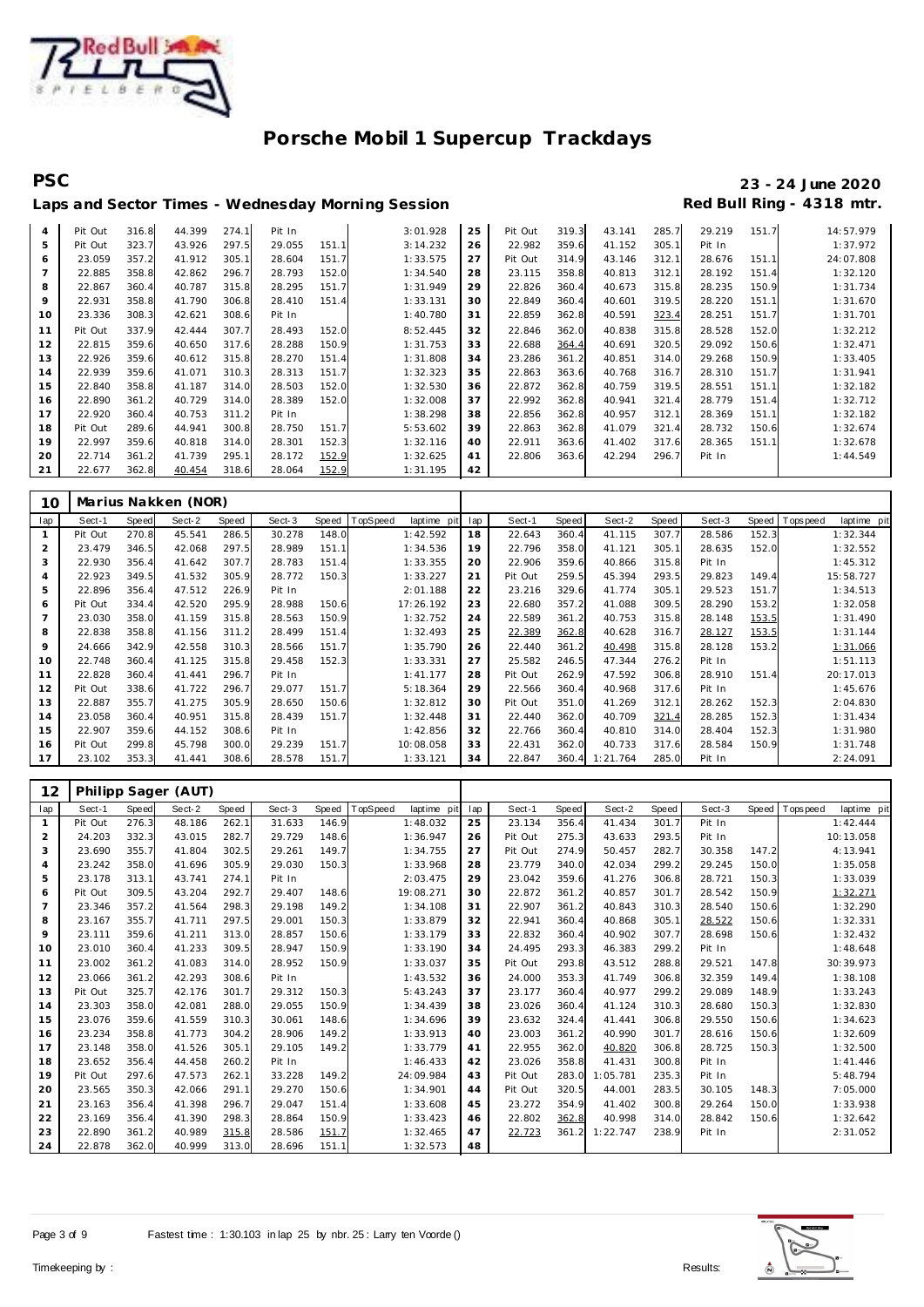

**PSC 23 - 24 June 2020** Laps and Sector Times - Wednesday Morning Session **Red Bull Ring - 4318 mtr.** 

| 14  |         |       | Mateo Llarena (GTM) |       |        |       |          |             |     |         |       |        |       |        |       |             |             |
|-----|---------|-------|---------------------|-------|--------|-------|----------|-------------|-----|---------|-------|--------|-------|--------|-------|-------------|-------------|
| lap | Sect-1  | Speed | Sect-2              | Speed | Sect-3 | Speed | TopSpeed | laptime pit | lap | Sect-1  | Speed | Sect-2 | Speed | Sect-3 | Speed | T ops pee d | laptime pit |
|     | 25.321  | 313.7 | 44.325              | 295.1 | 30.827 | 146.7 |          | 1:40.473    | 25  | 22.692  | 354.1 | 40.978 | 322.4 | 28.824 | 148.9 |             | 1:32.494    |
| 2   | 23.664  | 342.2 | 42.531              | 306.8 | 29.493 | 148.3 |          | 1:35.688    | 26  | 22.709  | 358.0 | 41.502 | 314.9 | Pit In |       |             | 1:42.726    |
| 3   | 23.110  | 354.9 | 48.055              | 300.8 | 29.390 | 149.2 |          | 1:40.555    | 27  | Pit Out | 302.6 | 50.959 | 315.8 | 30.012 | 147.5 |             | 21:05.850   |
| 4   | 23.117  | 346.5 | 42.328              | 305.9 | Pit In |       |          | 1:50.946    | 28  | 23.895  | 338.6 | 42.660 | 308.6 | 29.209 | 150.0 |             | 1:35.764    |
| 5   | Pit Out | 295.4 | 42.814              | 308.6 | 29.599 | 148.6 |          | 17:46.271   | 29  | 22.869  | 357.2 | 41.548 | 321.4 | 30.036 | 149.4 |             | 1:34.453    |
| 6   | 23.900  | 311.3 | 44.251              | 313.0 | 29.929 | 149.4 |          | 1:38.080    | 30  | 22.830  | 358.0 | 41.673 | 312.1 | 29.021 | 149.4 |             | 1:33.524    |
| 7   | 22.869  | 354.1 | 41.310              | 314.9 | 29.062 | 149.7 |          | 1:33.241    | 31  | 23.027  | 358.0 | 41.503 | 310.3 | 28.962 | 150.3 |             | 1:33.492    |
| 8   | 24.374  | 351.8 | 41.611              | 316.7 | 29.189 | 150.0 |          | 1:35.174    | 32  | 23.010  | 357.2 | 41.467 | 310.3 | 29.089 | 150.3 |             | 1:33.566    |
| 9   | 23.042  | 354.1 | 41.617              | 315.8 | 29.130 | 150.0 |          | 1:33.789    | 33  | 22.803  | 356.4 | 41.693 | 315.8 | Pit In |       |             | 1:43.590    |
| 10  | 22.960  | 353.3 | 41.846              | 313.0 | 29.157 | 149.7 |          | 1:33.963    | 34  | Pit Out | 295.4 | 44.183 | 300.8 | 29.693 | 149.4 |             | 5:25.855    |
| 11  | 22.956  | 355.7 | 41.591              | 315.8 | 29.189 | 149.7 |          | 1:33.736    | 35  | 23.089  | 357.2 | 41.657 | 312.1 | 29.226 | 147.8 |             | 1:33.972    |
| 12  | 23.003  | 354.9 | 41.736              | 322.4 | 28.983 | 150.9 |          | 1:33.722    | 36  | 23.073  | 356.4 | 41.742 | 310.3 | 28.942 | 149.4 |             | 1:33.757    |
| 13  | 22.913  | 356.4 | 41.696              | 308.6 | Pit In |       |          | 1:41.222    | 37  | 22.841  | 358.0 | 43.977 | 260.9 | Pit In |       |             | 1:48.392    |
| 14  | Pit Out | 332.3 | 43.186              | 299.2 | 29.522 | 150.0 |          | 7:10.332    | 38  | Pit Out | 293.3 | 52.924 | 286.5 | 31.368 | 148.0 |             | 16:35.453   |
| 15  | 23.162  | 354.9 | 41.901              | 305.9 | 29.179 | 150.6 |          | 1:34.242    | 39  | 23.806  | 349.5 | 41.542 | 314.0 | 28.884 | 150.0 |             | 1:34.232    |
| 16  | 22.989  | 356.4 | 43.866              | 301.7 | 29.130 | 150.0 |          | 1:35.985    | 40  | 22.900  | 356.4 | 41.177 | 318.6 | 28.668 | 150.6 |             | 1:32.745    |
| 17  | 22.948  | 357.2 | 41.648              | 318.6 | 29.016 | 150.9 |          | 1:33.612    | 41  | 22.667  | 358.0 | 40.971 | 323.4 | 28.717 | 151.4 |             | 1:32.355    |
| 18  | 22.821  | 357.2 | 41.569              | 308.6 | 28.905 | 150.0 |          | 1:33.295    | 42  | 22.617  | 358.0 | 41.102 | 318.6 | 28.674 | 150.9 |             | 1:32.393    |
| 19  | 22.882  | 358.8 | 41.539              | 315.8 | 28.880 | 151.7 |          | 1:33.301    | 43  | 22.775  | 357.2 | 41.190 | 322.4 | 28.566 | 150.9 |             | 1:32.531    |
| 20  | 22.842  | 354.1 | 42.763              | 309.5 | Pit In |       |          | 1:42.496    | 44  | 22.550  | 351.0 | 41.571 | 325.3 | 28.678 | 151.1 |             | 1:32.799    |
| 21  | Pit Out | 256.6 | 51.296              | 290.3 | 30.743 | 142.7 |          | 16:41.273   | 45  | 22.867  | 358.0 | 41.021 | 326.3 | 28.978 | 147.2 |             | 1:32.866    |
| 22  | 24.814  | 314.9 | 43.543              | 290.3 | 30.001 | 150.0 |          | 1:38.358    | 46  | 22.991  | 359.6 | 41.151 | 324.3 | 28.709 | 150.6 |             | 1:32.851    |
| 23  | 22.875  | 354.9 | 41.336              | 314.0 | 28.650 | 150.9 |          | 1:32.861    | 47  | 22.813  | 358.8 | 41.153 | 321.4 | Pit In |       |             | 1:41.368    |
| 24  | 22.717  | 354.1 | 41.021              | 323.4 | 28.483 | 150.9 |          | 1:32.221    | 48  | Pit Out | 314.9 | 42.212 | 311.2 | Pit In |       |             | 13:16.733   |
|     |         |       |                     |       |        |       |          |             |     |         |       |        |       |        |       |             |             |

| 15             |         |       | Jukka Honkavuori (FIN) |       |        |       |           |             |     |         |       |        |       |        |       |                 |             |
|----------------|---------|-------|------------------------|-------|--------|-------|-----------|-------------|-----|---------|-------|--------|-------|--------|-------|-----------------|-------------|
| lap            | Sect-1  | Speed | Sect-2                 | Speed | Sect-3 | Speed | TopSpeed  | laptime pit | lap | Sect-1  | Speed | Sect-2 | Speed | Sect-3 |       | Speed Tops peed | laptime pit |
| $\mathbf{1}$   | Pit Out | 158.2 | 48.034                 | 262.8 | 31.817 | 139.4 | 1:52.088  |             | 26  | Pit Out | 218.0 | 42.577 | 300.8 | 28.679 | 151.1 |                 | 16:25.463   |
| 2              | 25.414  | 304.3 | 43.528                 | 295.9 | 29.418 | 149.7 | 1:38.360  |             | 27  | 22.934  | 361.2 | 40.842 | 312.1 | 28.368 | 150.6 |                 | 1:32.144    |
| 3              | 37.606  | 272.6 | 47.820                 | 268.7 | 30.371 | 149.7 | 1:55.797  |             | 28  | 22.969  | 359.6 | 40.657 | 312.1 | 28.339 | 151.7 |                 | 1:31.965    |
| $\overline{4}$ | 24.113  | 273.0 | 44.141                 | 236.8 | Pit In |       | 1:56.468  |             | 29  | 22.860  | 362.0 | 40.686 | 317.6 | 28.667 | 151.1 |                 | 1:32.213    |
| 5              | Pit Out | 273.5 | 45.001                 | 291.1 | 30.140 | 148.0 | 18:10.630 |             | 30  | 22.878  | 361.2 | 40.823 | 322.4 | 28.456 | 151.7 |                 | 1:32.157    |
| 6              | 24.083  | 327.6 | 41.754                 | 306.8 | 28.854 | 151.1 | 1:34.691  |             | 31  | 22.864  | 359.6 | 41.230 | 308.6 | 28.641 | 151.7 |                 | 1:32.735    |
| $\overline{7}$ | 22.944  | 358.8 | 41.004                 | 314.0 | 28.522 | 150.3 | 1:32.470  |             | 32  | 23.186  | 358.0 | 41.179 | 305.9 | Pit In |       |                 | 1:42.914    |
| 8              | 24.520  | 352.6 | 41.115                 | 314.0 | 28.849 | 151.1 | 1:34.484  |             | 33  | Pit Out | 237.8 | 43.648 | 305.9 | 28,800 | 150.6 |                 | 5:51.031    |
| 9              | 22.885  | 357.2 | 41.187                 | 308.6 | 28.619 | 151.1 | 1:32.691  |             | 34  | 23.113  | 358.0 | 40.849 | 312.1 | 28.533 | 151.4 |                 | 1:32.495    |
| 10             | 22.970  | 359.6 | 41.007                 | 314.9 | 28.643 | 151.1 | 1:32.620  |             | 35  | 22.833  | 358.8 | 41.357 | 306.8 | 28.728 | 151.1 |                 | 1:32.918    |
| 11             | 22.960  | 361.2 | 41.047                 | 317.6 | 28.757 | 148.9 | 1:32.764  |             | 36  | 22.902  | 359.6 | 40.844 | 304.2 | 28.710 | 151.4 |                 | 1:32.456    |
| 12             | 22.933  | 360.4 | 41.963                 | 291.9 | Pit In |       | 1:43.582  |             | 37  | 23.192  | 283.5 | 44.077 | 275.5 | Pit In |       |                 | 1:47.405    |
| 13             | Pit Out | 343.6 | 41.445                 | 314.0 | 28.598 | 151.4 | 4:56.572  |             | 38  | Pit Out | 233.4 | 57.025 | 226.4 | 30.038 | 150.0 |                 | 20:11.678   |
| 14             | 23.046  | 358.8 | 41.017                 | 324.3 | 29.082 | 151.4 | 1:33.145  |             | 39  | 24.054  | 299.2 | 42.341 | 310.3 | 28.536 | 151.4 |                 | 1:34.931    |
| 15             | 22.858  | 361.2 | 41.257                 | 309.5 | 28.967 | 150.9 | 1:33.082  |             | 40  | 22.935  | 358.8 | 41.141 | 313.0 | 28.507 | 151.7 |                 | 1:32.583    |
| 16             | 22.952  | 358.8 | 41.361                 | 310.3 | 29.045 | 151.7 | 1:33.358  |             | 41  | 22.816  | 360.4 | 40.919 | 310.3 | 28.620 | 150.9 |                 | 1:32.355    |
| 17             | 22.861  | 360.4 | 41.790                 | 313.0 | 28.936 | 149.4 | 1:33.587  |             | 42  | 22.827  | 361.2 | 40.756 | 311.2 | 28.421 | 151.7 |                 | 1:32.004    |
| 18             | 22.942  | 359.6 | 42.188                 | 308.6 | 28.599 | 151.1 | 1:33.729  |             | 43  | 23.280  | 359.6 | 41.469 | 292.7 | Pit In |       |                 | 1:44.448    |
| 19             | 23.142  | 358.8 | 44.544                 | 272.7 | Pit In |       | 1:48.510  |             | 44  | Pit Out | 357.2 | 41.050 | 309.5 | 28.678 | 150.6 |                 | 5:11.286    |
| 20             | Pit Out | 288.6 | 45.698                 | 302.5 | 30.072 | 143.7 | 19:43.905 |             | 45  | 23.031  | 360.4 | 41.065 | 312.1 | 28.615 | 151.4 |                 | 1:32.711    |
| 21             | 24.168  | 329.6 | 41.774                 | 311.2 | 28.561 | 151.4 | 1:34.503  |             | 46  | 22.789  | 362.0 | 46.759 | 306.8 | 28.910 | 150.9 |                 | 1:38.458    |
| 22             | 22.809  | 361.2 | 40.830                 | 322.4 | 30.349 | 151.7 | 1:33.988  |             | 47  | 22.848  | 362.0 | 41.413 | 314.9 | 28.763 | 151.7 |                 | 1:33.024    |
| 23             | 22.794  | 360.4 | 40.609                 | 322.4 | 28.418 | 151.7 | 1:31.821  |             | 48  | 23.406  | 307.7 | 49.657 | 248.3 | Pit In |       |                 | 1:56.481    |
| 24             | 22.817  | 361.2 | 40.702                 | 315.8 | 28.318 | 152.0 | 1:31.837  |             | 49  | Pit Out | 262.9 | 48.865 | 283.5 | Pit In |       |                 | 15:40.128   |
| 25             | 23.585  | 329.0 | 41.469                 | 305.1 | Pit In |       | 1:41.867  |             | 50  |         |       |        |       |        |       |                 |             |

| 19             |         |       | Stéphane Denoual (FRA) |       |        |       |                |             |     |         |       |        |       |        |       |                 |                 |
|----------------|---------|-------|------------------------|-------|--------|-------|----------------|-------------|-----|---------|-------|--------|-------|--------|-------|-----------------|-----------------|
| lap            | Sect-1  | Speed | Sect-2                 | Speed | Sect-3 |       | Speed TopSpeed | laptime pit | lap | Sect-1  | Speed | Sect-2 | Speed | Sect-3 |       | Speed Tops peed | laptime pit     |
|                | Pit Out | 249.9 | 48.508                 | 262.8 | 30.700 | 147.2 |                | 1:49.625    | 18  | 23.163  | 360.4 | 41.779 | 293.5 | Pit In |       |                 | 1:43.475        |
| 2              | 23.699  | 331.0 | 43.050                 | 276.9 | 29.853 | 149.7 |                | 1:36.602    | 19  | Pit Out |       | Pit In | 125.0 | Pit In |       |                 | $\pm 12:15.677$ |
| 3              | 23.357  | 356.4 | 42.271                 | 290.3 | 29.476 | 149.4 |                | 1:35.104    | 20  | Pit Out | 313.7 | 45.159 | 276.9 | 29.935 | 148.6 |                 | 4:52.038        |
| 4              | 23.107  | 355.7 | 42.868                 | 292.7 | 29.341 | 150.3 |                | 1:35.316    | 21  | 23.395  | 355.7 | 42.256 | 303.4 | 29.231 | 149.7 |                 | 1:34.882        |
| 5              | 23.063  | 354.1 | 46.791                 | 251.7 | Pit In |       |                | 2:04.300    | 22  | 23.178  | 356.4 | 41.895 | 297.5 | Pit In |       |                 | 1:44.153        |
| 6              | Pit Out | 298.7 | 43.090                 | 294.3 | 29.573 | 150.0 |                | 17:05.659   | 23  | Pit Out | 99.6  | 49.527 | 286.5 | 32.864 | 150.0 |                 | 5:35.149        |
| $\overline{7}$ | 23.222  | 358.0 | 41.920                 | 301.7 | 28.952 | 150.0 |                | 1:34.094    | 24  | 23.209  | 358.8 | 41.643 | 304.2 | 28.857 | 150.9 |                 | 1:33.709        |
| 8              | 23.239  | 358.0 | 42.625                 | 300.0 | 30.357 | 150.6 |                | 1:36.221    | 25  | 23.047  | 358.8 | 41.233 | 301.7 | 28.688 | 150.6 |                 | 1:32.968        |
| 9              | 46.006  | 340.7 | 44.841                 | 300.8 | 29.316 | 149.7 |                | 2:00.163    | 26  | 22.854  | 360.4 | 41.567 | 304.2 | 28.345 | 151.4 |                 | 1:32.766        |
| 10             | 23.107  | 358.0 | 41.749                 | 292.7 | 28.736 | 151.1 |                | 1:33.592    | 27  | 22.840  | 360.4 | 41.366 | 305.9 | 28.593 | 151.1 |                 | 1:32.799        |
| 11             | 23.325  | 358.0 | 41.958                 | 300.0 | 29.010 | 150.6 |                | 1:34.293    | 28  | 23.215  | 313.1 | 42.364 | 298.3 | Pit In |       |                 | 1:42.183        |

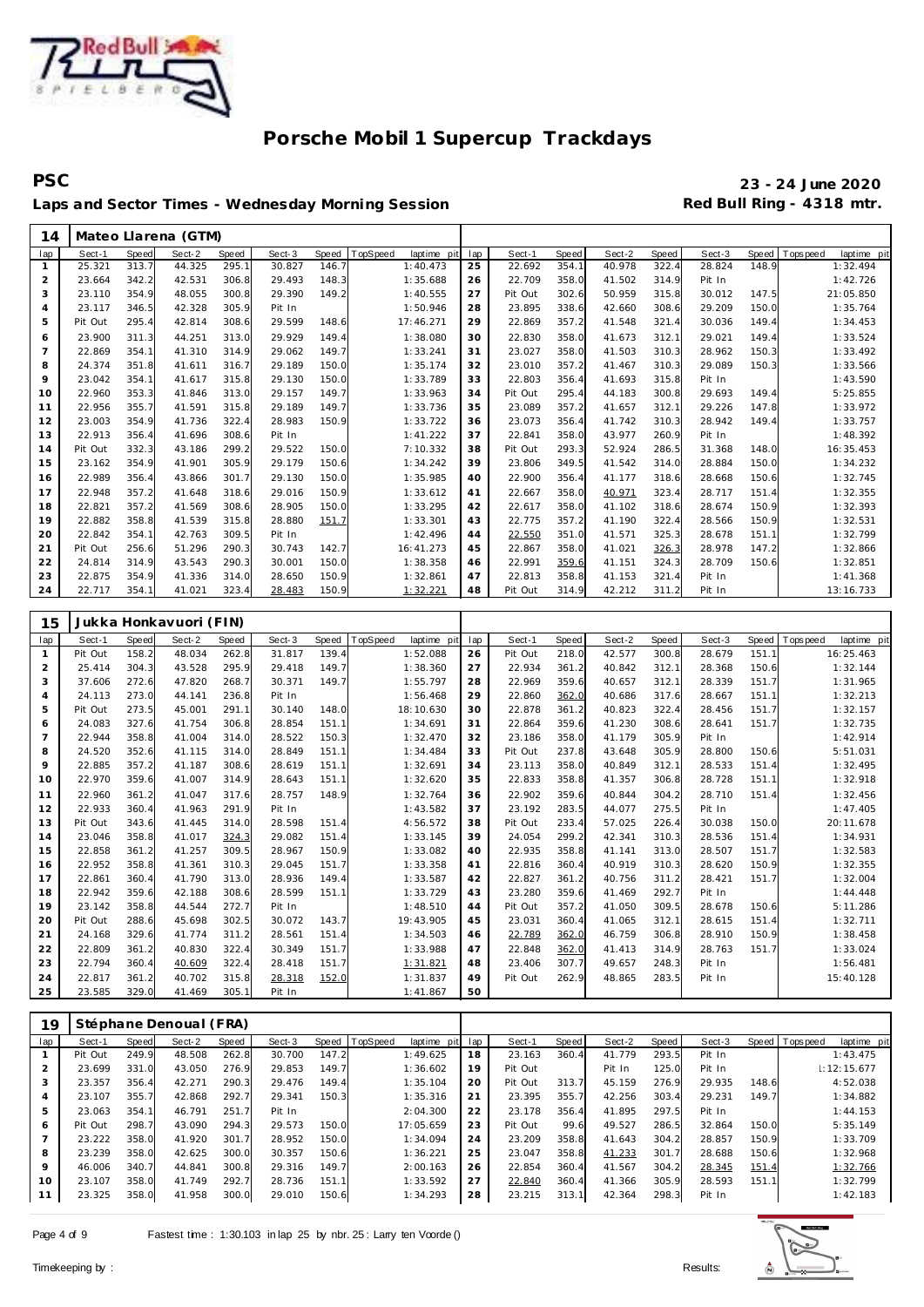

# **PSC 23 - 24 June 2020**

### Laps and Sector Times - Wednesday Morning Session **Red Bull Ring - 4318 mtr.**

| 12 <sup>1</sup> | 23.165  | 357.2 | 42.121       | 295.9 | Pit In |       | 1:43.006 | 29 | Pit Out |       | 350.3 41.705 | 304.2 | 29.323 | 150.6 | 6:03.433 |
|-----------------|---------|-------|--------------|-------|--------|-------|----------|----|---------|-------|--------------|-------|--------|-------|----------|
| 13              | Pit Out | 346.5 | 42.324       | 298.3 | 29.308 | 150.3 | 5:48.703 | 30 | 22.943  | 359.6 | 41.391       | 308.6 | 28.665 | 150.6 | 1:32.999 |
| 14              | 23.243  | 359.6 | 42.122 293.5 |       | 29.163 | 150.9 | 1:34.528 | 31 | 22.871  | 359.6 | 41.300       | 296.7 | 29.437 | 149.4 | 1:33.608 |
| 15 <sup>1</sup> | 23.093  | 360.4 | 41.775 297.5 |       | 29.129 | 151.1 | 1:33.997 | 32 | 23.004  | 359.6 | 41.649       | 315.8 | 28.837 | 150.3 | 1:33.490 |
| 16              | 23.139  | 358.0 | 41.889       | 302.5 | 29.201 | 150.0 | 1:34.229 | 33 | 22.850  | 362.8 | 41.567       | 293.5 | 28.701 | 150.6 | 1:33.118 |
| 17 <sup>1</sup> | 23.129  | 358.8 | 41.868       | 298.3 | 29.208 | 149.7 | 1:34.205 | 34 | 23.043  | 360.4 | 58.952       | 230.8 | Pit In |       | 2:12.966 |

| 20  |         |       | Roar Lindland (NOR) |       |        |       |          |             |     |         |       |        |            |        |       |                |             |
|-----|---------|-------|---------------------|-------|--------|-------|----------|-------------|-----|---------|-------|--------|------------|--------|-------|----------------|-------------|
| lap | Sect-1  | Speed | Sect-2              | Speed | Sect-3 | Speed | TopSpeed | laptime pit | lap | Sect-1  | Speed | Sect-2 | Speed      | Sect-3 |       | Speed Topspeed | laptime pit |
|     | Pit Out | 291.7 | 48.109              | 267.3 | 32.187 | 145.3 |          | 1:47.488    | 8   | Pit Out | 298.7 | 44.916 | 318.6      | 28.866 | 150.9 |                | 4:35.967    |
|     | 25.165  | 313.7 | 47.635              | 266.7 | 32.388 | 147.8 |          | 1:45.188    | 9   | 23.038  | 359.6 | 42.932 | 241<br>-61 | 30.007 | 151.7 |                | 1:35.977    |
|     | 23.752  | 347.3 | 41.884              | 300.8 | 29.093 | 150.0 |          | 1:34.729    | 10  | 22.910  | 362.0 | 40.860 | 314.0      | 28.365 | 151.4 |                | 1:32.135    |
| 4   | 23.007  | 359.6 | 41.669              | 305.1 | 28.716 | 150.0 |          | 1:33.392    | 11  | 22.886  | 362.0 | 40.749 | 317.6      | 28.573 | 151.1 |                | 1:32.208    |
| 5   | 22.972  | 360.4 | 40.800              | 314.9 | 28.709 | 150.6 |          | 1:32.481    | 12  | 22.804  | 362.0 | 41.164 | 305.9      | 31.377 | 150.9 |                | 1:35.345    |
|     | 22.929  | 360.4 | 41.306              | 311.2 | 30.572 | 150.9 |          | 1:34.807    | 13  | 23.029  | 360.4 | 40.784 | 314.9      | 28.748 | 150.6 |                | 1:32.561    |
|     | 23.006  | 360.4 | 41.192              | 305.9 | Pit In |       |          | 1:43.726    | 14  | 22.984  | 362.0 | 41.003 | 319.5      | Pit In |       |                | 1:43.484    |

| 21  |         |       | Clément Mateu (FRA) |       |        |       |                         |     |         |       |          |       |        |       |           |             |
|-----|---------|-------|---------------------|-------|--------|-------|-------------------------|-----|---------|-------|----------|-------|--------|-------|-----------|-------------|
| lap | Sect-1  | Speed | Sect-2              | Speed | Sect-3 | Speed | TopSpeed<br>laptime pit | lap | Sect-1  | Speed | Sect-2   | Speed | Sect-3 | Speed | Tops peed | laptime pit |
|     | Pit Out | 262.4 | 45.391              | 295.1 | 30.534 | 148.3 | 1:42.664                | 20  | 23.022  | 362.0 | 41.306   | 319.5 | 28.957 | 149.4 |           | 1:33.285    |
| 2   | 24.870  | 299.8 | 44.675              | 314.0 | 29.707 | 149.7 | 1:39.252                | 21  | 22.998  | 360.4 | 41.428   | 315.8 | 28.919 | 149.4 |           | 1:33.345    |
| 3   | 23.217  | 356.4 | 41.781              | 310.3 | 29.101 | 149.2 | 1:34.099                | 22  | 22.945  | 361.2 | 41.190   | 323.4 | 29.139 | 147.2 |           | 1:33.274    |
| 4   | 23.019  | 362.0 | 41.110              | 322.4 | 29.168 | 151.1 | 1:33.297                | 23  | 23.249  | 362.8 | 44.624   | 268.7 | Pit In |       |           | 1:47.749    |
| 5   | 22.905  | 362.0 | 48.898              | 240.5 | Pit In |       | 1:59.157                | 24  | Pit Out | 283.5 | 44.465   | 313.0 | 29.068 | 150.0 |           | 6:55.973    |
| 6   | Pit Out | 300.9 | 43.488              | 305.9 | 29.277 | 150.0 | 17:24.124               | 25  | 23.024  | 358.8 | 41.252   | 326.3 | 28.976 | 149.7 |           | 1:33.252    |
| 7   | 23.091  | 361.2 | 41.222              | 318.6 | 29.009 | 150.9 | 1:33.322                | 26  | 22.969  | 360.4 | 40.877   | 323.4 | 28.933 | 149.7 |           | 1:32.779    |
| 8   | 22.829  | 363.6 | 41.022              | 319.5 | 28.919 | 151.4 | 1:32.770                | 27  | 22.951  | 362.8 | 40.962   | 319.5 | 32.194 | 138.7 |           | 1:36.107    |
| 9   | 24.018  | 300.9 | 45.147              | 297.5 | 29.222 | 151.1 | 1:38.387                | 28  | 28.141  | 227.5 | 51.858   | 289.5 | 29.927 | 150.9 |           | 1:49.926    |
| 10  | 22.961  | 362.0 | 41.157              | 321.4 | 29.072 | 150.9 | 1:33.190                | 29  | 22.900  | 362.0 | 41.000   | 320.5 | 28.989 | 150.9 |           | 1:32.889    |
| 11  | 23.059  | 362.8 | 41.188              | 321.4 | Pit In |       | 1:42.117                | 30  | 24.885  | 247.6 | 48.978   | 261.5 | Pit In |       |           | 1:57.682    |
| 12  | Pit Out | 231.7 | 44.830              | 300.8 | 29.313 | 150.9 | 7:55.308                | 31  | Pit Out | 314.9 | 44.870   | 298.3 | 29.705 | 150.9 |           | 14:34.401   |
| 13  | 23.040  | 360.4 | 42.782              | 224.1 | 30.718 | 150.9 | 1:36.540                | 32  | 22.968  | 360.4 | 41.011   | 322.4 | 29.004 | 149.7 |           | 1:32.983    |
| 14  | 23.103  | 362.0 | 41.288              | 322.4 | 30.188 | 150.3 | 1:34.579                | 33  | 22.923  | 362.0 | 47.866   | 313.0 | 29.076 | 151.7 |           | 1:39.865    |
| 15  | 22.904  | 363.6 | 41.036              | 311.2 | 29.097 | 149.7 | 1:33.037                | 34  | 22.864  | 361.2 | 1:20.676 | 292.7 | 29.211 | 150.9 |           | 2:12.751    |
| 16  | 23.048  | 362.0 | 50.998              | 252.9 | 34.247 | 150.9 | 1:48.293                | 35  | 22.888  | 361.2 | 40.936   | 325.3 | 30.167 | 150.9 |           | 1:33.991    |
| 17  | 23.052  | 362.0 | 41.938              | 286.5 | Pit In |       | 1:44.888                | 36  | 22.906  | 361.2 | 41.060   | 320.5 | 30.963 | 149.2 |           | 1:34.929    |
| 18  |         |       | Pit In              |       | Pit In |       | 1: 11: 30.191           | 37  | 23.257  | 361.2 | 41.044   | 314.0 | 29.096 | 150.6 |           | 1:33.397    |
| 19  | Pit Out | 293.3 | 43.276              | 299.2 | 29.225 | 148.9 | 4:59.302                | 38  |         |       |          |       |        |       |           |             |

| 22             |         |              | Ayhancan Güven (TUR) |              |        |       |                         |     |         |       |        |       |        |       |            |             |
|----------------|---------|--------------|----------------------|--------------|--------|-------|-------------------------|-----|---------|-------|--------|-------|--------|-------|------------|-------------|
| lap            | Sect-1  | <b>Speed</b> | Sect-2               | <b>Speed</b> | Sect-3 | Speed | TopSpeed<br>laptime pit | lap | Sect-1  | Speed | Sect-2 | Speed | Sect-3 | Speed | T ops peed | laptime pit |
| $\mathbf{1}$   | Pit Out | 288.6        | 44.484               | 295.9        | 29.872 | 144.0 | 1:46.446                | 23  | Pit Out | 268.1 | 46.954 | 288.0 | 29.183 | 151.4 |            | 6: 41.715   |
| $\overline{2}$ | 25.902  | 339.3        | 46.126               | 314.0        | Pit In |       | 1:48.207                | 24  | 22.952  | 352.6 | 41.506 | 316.7 | 28.070 | 153.5 |            | 1:32.528    |
| 3              | Pit Out | 329.6        | 42.550               | 308.6        | 28.685 | 151.4 | 22:13.333               | 25  | 22.754  | 336.5 | 41.045 | 325.3 | 27.990 | 153.5 |            | 1:31.789    |
| $\overline{4}$ | 23.002  | 362.8        | 40.927               | 328.3        | Pit In |       | 1:36.681                | 26  | 22.567  | 365.3 | 40.026 | 324.3 | 27.670 | 153.8 |            | 1:30.263    |
| 5              | Pit Out | 233.4        | 45.303               | 310.3        | 28.597 | 151.4 | 6:57.788                | 27  | 22.544  | 365.3 | 40.593 | 299.2 | 42.655 | 153.8 |            | 1:45.792    |
| 6              | 22.912  | 361.2        | 40.622               | 322.4        | 28.284 | 151.7 | 1:31.818                | 28  | 22.526  | 366.9 | 40.220 | 320.5 | 27.896 | 152.9 |            | 1:30.642    |
| $\overline{7}$ | 22.824  | 362.8        | 40.317               | 319.5        | 28.046 | 152.3 | 1:31.187                | 29  | 23.924  | 297.0 | 41.999 | 321.4 | Pit In |       |            | 1:40.076    |
| 8              | 22.754  | 362.8        | 40.590               | 322.4        | 27.982 | 152.9 | 1:31.326                | 30  | Pit Out | 325.7 | 42.132 | 317.6 | 28.292 | 150.9 |            | 28:47.714   |
| 9              | 22.615  | 365.3        | 40.236               | 325.3        | 28.031 | 152.9 | 1:30.882                | 31  | 22.878  | 362.0 | 40.529 | 324.3 | 28.019 | 151.7 |            | 1:31.426    |
| 10             | 22.678  | 365.3        | 40.304               | 324.3        | 28.090 | 152.6 | 1:31.072                | 32  | 22.750  | 364.4 | 40.438 | 324.3 | 28.015 | 152.0 |            | 1:31.203    |
| 11             | 22.629  | 365.3        | 40.539               | 314.9        | 28.237 | 152.6 | 1:31.405                | 33  | 22.688  | 364.4 | 40.312 | 328.3 | 28.028 | 152.6 |            | 1:31.028    |
| 12             | 22.766  | 364.4        | 40.438               | 319.5        | 28.082 | 152.6 | 1:31.286                | 34  | 22.770  | 364.4 | 40.290 | 325.3 | 28.047 | 153.5 |            | 1:31.107    |
| 13             | 22.765  | 366.1        | 40.579               | 323.4        | Pit In |       | 1:38.799                | 35  | 22.702  | 365.3 | 40.461 | 322.4 | 28.046 | 152.6 |            | 1:31.209    |
| 14             | Pit Out | 342.2        | 42.048               | 323.4        | 28.147 | 150.9 | 22:41.091               | 36  | 22.642  | 366.1 | 40.417 | 329.3 | 28.275 | 150.9 |            | 1:31.334    |
| 15             | 22.970  | 360.4        | 40.917               | 314.9        | 28.118 | 151.7 | 1:32.005                | 37  | 22.772  | 366.9 | 40.406 | 321.4 | 28.173 | 152.9 |            | 1:31.351    |
| 16             | 22.793  | 361.2        | 40.528               | 323.4        | Pit In |       | 1:39.568                | 38  | 22.644  | 366.9 | 40.494 | 321.4 | 28.230 | 152.9 |            | 1:31.368    |
| 17             | Pit Out | 292.2        | 49.002               | 300.0        | 29.857 | 149.2 | 4:04.767                | 39  | 22.705  | 366.9 | 40.605 | 316.7 | 28.424 | 154.1 |            | 1:31.734    |
| 18             | 23.142  | 345.1        | 41.566               | 317.6        | 29.337 | 153.8 | 1:34.045                | 40  | 22.598  | 365.3 | 40.798 | 313.0 | 28.752 | 152.3 |            | 1:32.148    |
| 19             | 22.726  | 362.0        | 40.204               | 324.3        | 27.951 | 154.1 | 1:30.881                | 41  | 22.714  | 366.1 | 40.593 | 322.4 | 28.191 | 152.3 |            | 1:31.498    |
| 20             | 22.700  | 361.2        | 40.327               | 322.4        | 27.919 | 152.9 | 1:30.946                | 42  | 22.766  | 364.4 | 40.521 | 320.5 | 28.284 | 152.3 |            | 1:31.571    |
| 21             | 22.593  | 362.8        | 40.329               | 321.4        | 27.970 | 152.9 | 1:30.892                | 43  | 22.746  | 366.1 | 40.580 | 325.3 | Pit In |       |            | 1:40.227    |
| 22             | 23.309  | 302.0        | 47.154               | 293.5        | Pit In |       | 1:46.560                | 44  |         |       |        |       |        |       |            |             |

|                 | 23 Marvin Klein (FRA) |       |              |       |        |       |                                |    |                |       |                           |                                    |       |             |
|-----------------|-----------------------|-------|--------------|-------|--------|-------|--------------------------------|----|----------------|-------|---------------------------|------------------------------------|-------|-------------|
| 1 <sub>ap</sub> | Sect-1                | Speed | Sect-2       | Speed | Sect-3 |       | Speed TopSpeed laptime pit lap |    | Sect-1         | Speed |                           | Sect-2 Speed Sect-3 Speed Topspeed |       | laptime pit |
|                 | Pit Out               | 298.7 | 44.758 303.4 |       | 29.833 | 149.7 | $1:41.670$   21                |    |                |       | 22.914 361.2 40.702 330.3 | 28.352 151.1                       |       | 1:31.968    |
|                 | 23.653 319.9          |       | 42.886 290.3 |       | 29.357 | 150.3 | 1:35.896                       | 22 | 22.743 362.8 . |       |                           | 40.488 325.3 28.177                | 151.7 | 1:31.408    |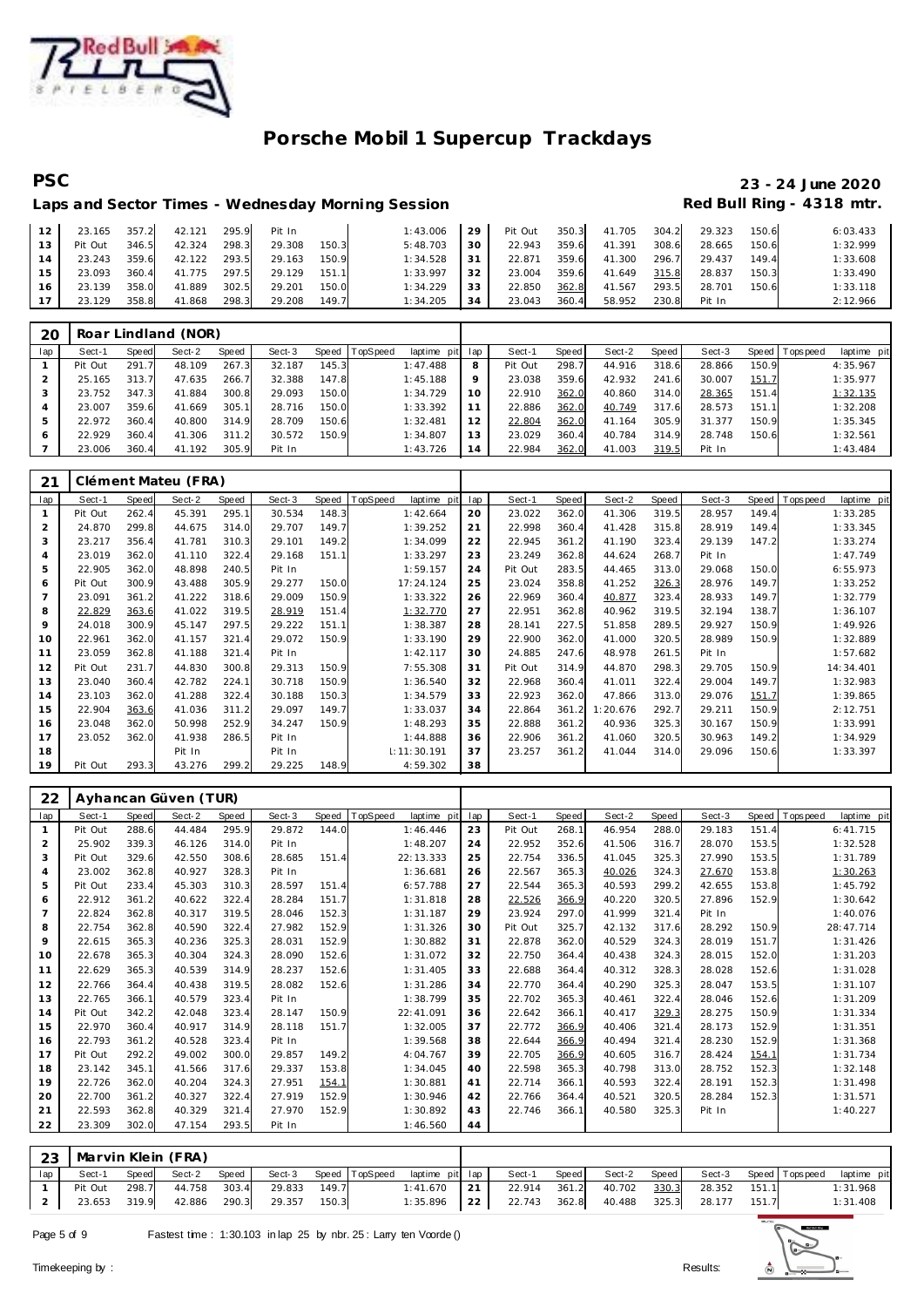

# **PSC 23 - 24 June 2020**

### Laps and Sector Times - Wednesday Morning Session

| 3              | 23.484  | 349.5 | 45.561 | 314.9 | 28.577 | 151.1 | 1:37.622    | 23 | 22.779  | 363.6 | 40.528  | 327.3 | Pit In |       | 1:41.460 |
|----------------|---------|-------|--------|-------|--------|-------|-------------|----|---------|-------|---------|-------|--------|-------|----------|
| $\overline{4}$ | 22.854  | 362.0 | 41.205 | 323.4 | 28.477 | 151.7 | 1:32.536    | 24 | Pit Out | 224.3 | 55.739  | 292.7 | 41.866 | 147.5 | 6:51.928 |
| 5              | 22.860  | 362.0 | 47.811 | 237.4 | Pit In |       | 1:57.297    | 25 | 22.974  | 361.2 | 40.797  | 323.4 | 27.965 | 152.9 | 1:31.736 |
| 6              | Pit Out | 326.3 | 41.834 | 317.6 | 28.661 | 152.0 | 17:24.232   | 26 | 22.665  | 364.4 | 40.403  | 329.3 | 27.885 | 153.2 | 1:30.953 |
| $\overline{7}$ | 22.882  | 330.3 | 41.507 | 318.6 | 30.522 | 151.1 | 1:34.911    | 27 | 22.597  | 366.1 | 40.264  | 322.4 | 28.122 | 152.3 | 1:30.983 |
| 8              | 22.834  | 362.8 | 40.758 | 320.5 | 28.438 | 152.0 | 1:32.030    | 28 | 22.584  | 363.6 | 40.955  | 313.0 | 28.607 | 152.3 | 1:32.146 |
| 9              | 22.806  | 362.0 | 40.624 | 323.4 | 28.429 | 151.7 | 1:31.859    | 29 | 22.810  | 362.0 | 40.230  | 329.3 | 28.175 | 151.7 | 1:31.215 |
| 10             | 22.835  | 363.6 | 40.440 | 320.5 | 28.371 | 151.7 | 1:31.646    | 30 | 22.711  | 363.6 | 40.389  | 327.3 | Pit In |       | 1:39.706 |
| 11             | 22.829  | 364.4 | 40.679 | 315.8 | Pit In |       | 1:40.184    | 31 | Pit Out | 153.4 | :06.067 | 223.6 | Pit In |       | 8:09.390 |
| 12             | Pit Out | 341.4 | 41.566 | 317.6 | 28.487 | 150.0 | 5:43.384    | 32 | Pit Out | 345.8 | 40.935  | 323.4 | 28.319 | 152.9 | 6:03.742 |
| 13             | 23.002  | 360.4 | 40.652 | 316.7 | 28.446 | 150.6 | 1:32.100    | 33 | 22.778  | 362.8 | 40.257  | 329.3 | 28.509 | 152.3 | 1:31.544 |
| 14             | 22.974  | 361.2 | 40.608 | 320.5 | 28.533 | 149.4 | 1:32.115    | 34 | 22.739  | 364.4 | 40.411  | 324.3 | 28.333 | 151.4 | 1:31.483 |
| 15             | 22.972  | 361.2 | 40.505 | 320.5 | 28.520 | 150.9 | 1:31.997    | 35 | 22.693  | 364.4 | 40.120  | 323.4 | 28.064 | 152.9 | 1:30.877 |
| 16             | 22.881  | 362.8 | 40.710 | 320.5 | 28.439 | 152.0 | 1:32.030    | 36 | 22.770  | 362.8 | 40.290  | 328.3 | 28.193 | 152.3 | 1:31.253 |
| 17             | 22.985  | 362.8 | 41.093 | 321.4 | Pit In |       | 1:39.252    | 37 | 22.713  | 364.4 | 40.179  | 322.4 | 28.166 | 152.3 | 1:31.058 |
| 18             | Pit Out | 323.1 | 42.512 | 316.7 | 28.599 | 149.7 | 1:19:22.544 | 38 | 22.776  | 363.6 | 40.274  | 318.6 | 28.250 | 151.4 | 1:31.300 |
| 19             | 22.928  | 360.4 | 40.533 | 328.3 | 28.639 | 149.7 | 1:32.100    | 39 | 22.710  | 365.3 | 40.298  | 321.4 | Pit In |       | 1:42.195 |
| 20             | 23.817  | 357.2 | 40.705 | 316.7 | 28.238 | 150.9 | 1:32.760    | 40 |         |       |         |       |        |       |          |

| 24           |         |       | Max van Splunteren (NLD) |       |        |       |          |             |     |         |       |        |       |        |              |                   |             |
|--------------|---------|-------|--------------------------|-------|--------|-------|----------|-------------|-----|---------|-------|--------|-------|--------|--------------|-------------------|-------------|
| lap          | Sect-1  | Speed | Sect-2                   | Speed | Sect-3 | Speed | TopSpeed | laptime pit | lap | Sect-1  | Speed | Sect-2 | Speed | Sect-3 | <b>Speed</b> | <b>T</b> ops peed | laptime pit |
| $\mathbf{1}$ | Pit Out | 262.0 | 45.997                   | 275.5 | 29.891 | 149.2 |          | 1:42.387    | 18  | 22.847  | 360.4 | 40.996 | 318.6 | 28.193 | 152.3        |                   | 1:32.036    |
| 2            | 23.243  | 351.0 | 41.583                   | 312.1 | 28.717 | 151.4 |          | 1:33.543    | 19  | 22.804  | 359.6 | 41.176 | 318.6 | Pit In |              |                   | 1:37.718    |
| 3            | 23.134  | 358.8 | 40.978                   | 323.4 | 28.613 | 151.4 |          | 1:32.725    | 20  | Pit Out | 319.3 | 41.700 | 311.2 | 28.487 | 152.0        |                   | 13:46.047   |
| 4            | 22.889  | 360.4 | 55.316                   | 329.3 | 28.806 | 151.4 |          | 1:47.011    | 21  | 22.839  | 360.4 | 40.687 | 316.7 | 28.222 | 151.7        |                   | 1:31.748    |
| 5            | 23.436  | 270.3 | 42.246                   | 278.4 | Pit In |       |          | 2:01.752    | 22  | 22.862  | 359.6 | 40.411 | 336.4 | 28.490 | 152.0        |                   | 1:31.763    |
| 6            | Pit Out | 317.4 | 42.246                   | 315.8 | 28.895 | 151.4 |          | 17:23.996   | 23  | 22.812  | 360.4 | 40.541 | 320.5 | 27.982 | 152.9        |                   | 1:31.335    |
|              | 23.165  | 359.6 | 40.882                   | 318.6 | 28.501 | 151.1 |          | 1:32.548    | 24  | 22.851  | 360.4 | 40.381 | 323.4 | 28.203 | 152.3        |                   | 1:31.435    |
| 8            | 22.888  | 362.0 | 40.722                   | 317.6 | 28.288 | 150.9 |          | 1:31.898    | 25  | 22.763  | 362.8 | 40.382 | 321.4 | 28.409 | 152.0        |                   | 1:31.554    |
| 9            | 23.759  | 358.8 | 40.760                   | 323.4 | 28.377 | 152.3 |          | 1:32.896    | 26  | 22.735  | 362.8 | 41.351 | 329.3 | Pit In |              |                   | 1:40.420    |
| 10           | 22.707  | 363.6 | 40.440                   | 321.4 | 28.308 | 151.7 |          | 1:31.455    | 27  | Pit Out | 302.6 | 41.610 | 318.6 | Pit In |              |                   | 14:35.733   |
| 11           | 22.871  | 362.8 | 41.104                   | 329.3 | 29.317 | 151.7 |          | 1:33.292    | 28  | Pit Out | 168.4 | 49.449 | 270.0 | 30.375 | 136.8        |                   | 46:55.352   |
| 12           | 22.844  | 360.4 | 40.887                   | 319.5 | Pit In |       |          | 1:37.554    | 29  | 24.221  | 345.1 | 42.028 | 312.1 | 28.295 | 152.0        |                   | 1:34.544    |
| 13           | Pit Out | 244.6 | 46.346                   | 306.8 | 29.064 | 150.3 |          | 8:28.900    | 30  | 23.006  | 360.4 | 40.394 | 328.3 | 27.930 | 152.3        |                   | 1:31.330    |
| 14           | 23.135  | 357.2 | 42.136                   | 316.7 | 28.282 | 151.7 |          | 1:33.553    | 31  | 22.559  | 362.8 | 40.207 | 326.3 | 28.040 | 152.3        |                   | 1:30.806    |
| 15           | 22.922  | 360.4 | 41.107                   | 323.4 | 28.078 | 151.7 |          | 1:32.107    | 32  | 22.822  | 361.2 | 40.456 | 321.4 | 27.962 | 151.7        |                   | 1:31.240    |
| 16           | 22.796  | 360.4 | 40.918                   | 323.4 | 28.166 | 152.3 |          | 1:31.880    | 33  | 22.723  | 362.8 | 40.199 | 333.3 | 28.220 | 149.7        |                   | 1:31.142    |
| -17          | 22.819  | 360.4 | 41.007                   | 321.4 | 28.204 | 151.7 |          | 1:32.030    | 34  | 22.735  | 362.8 | 40.067 | 330.3 | Pit In |              |                   | 1:36.352    |

| 25  |         |       | Larry ten Voorde (NLD) |       |        |       |          |                |     |         |       |        |       |        |       |                |             |
|-----|---------|-------|------------------------|-------|--------|-------|----------|----------------|-----|---------|-------|--------|-------|--------|-------|----------------|-------------|
| lap | Sect-1  | Speed | Sect-2                 | Speed | Sect-3 | Speed | TopSpeed | laptime<br>pit | lap | Sect-1  | Speed | Sect-2 | Speed | Sect-3 |       | Speed Topspeed | laptime pit |
|     | Pit Out | 234.4 | 48.002                 | 270.7 | 30.928 | 148.3 |          | 1:50.412       | 14  | 22.720  | 362.0 | 41.876 | 312.1 | Pit In |       |                | 1:38.154    |
|     | 24.003  | 329.0 | 46.582                 | 276.9 | Pit In |       |          | 1:51.296       | 15  | Pit Out |       | Pit In | 142.3 | Pit In |       |                | 1:13:02.433 |
| 3   | Pit Out | 278.7 | 45.284                 | 310.3 | 29.177 | 150.0 |          | 18:43.928      | 16  | Pit Out | 200.0 | 47.798 | 297.5 | 30.729 | 138.2 |                | 5:07.158    |
| 4   | 23.099  | 358.8 | 48.394                 | 302.5 | 28.777 | 151.7 |          | 1:40.270       | 17  | 25.637  | 178.8 | 50.415 | 327.3 | 28.421 | 151.4 |                | 1:44.473    |
| 5   | 22.808  | 360.4 | 40.499                 | 324.3 | 28.260 | 151.7 |          | 1:31.567       | 18  | 22.585  | 361.2 | 40.383 | 325.3 | 27.926 | 152.3 |                | 1:30.894    |
| 6   | 22.728  | 362.0 | 40.375                 | 320.5 | 28.181 | 152.6 |          | 1:31.284       | 19  | 22.445  | 363.6 | 40.270 | 329.3 | 27.891 | 152.3 |                | 1:30.606    |
|     | 22.698  | 362.8 | 40.340                 | 325.3 | 28.804 | 150.9 |          | 1:31.842       | 20  | 22.572  | 364.4 | 40.341 | 330.3 | 27.867 | 153.2 |                | 1:30.780    |
| 8   | 22.765  | 362.8 | 40.336                 | 323.4 | 28.299 | 152.9 |          | 1:31.400       | 21  | 22.568  | 365.3 | 40.399 | 326.3 | 27.999 | 152.3 |                | 1:30.966    |
| 9   | 22.899  | 361.2 | 40.493                 | 321.4 | 28.290 | 151.7 |          | 1:31.682       | 22  | 22.574  | 363.6 | 41.245 | 318.6 | Pit In |       |                | 1:36.937    |
| 10  | 22.746  | 362.0 | 40.458                 | 327.3 | Pit In |       |          | 1:36.716       | 23  | Pit Out | 242.8 | 46.200 | 303.4 | 29.665 | 149.2 |                | 7:12.252    |
| 11  | Pit Out | 219.8 | 45.957                 | 319.5 | 28.582 | 151.1 |          | 6:22.162       | 24  | 23.315  | 344.3 | 40.914 | 330.3 | 27.832 | 153.5 |                | 1:32.061    |
| 12  | 22.727  | 360.4 | 40.492                 | 323.4 | 28.145 | 152.6 |          | 1:31.364       | 25  | 22.413  | 364.4 | 40.016 | 331.3 | 27.674 | 152.3 |                | 1:30.103    |
| 13  | 22.728  | 362.8 | 40.496                 | 329.3 | 28.358 | 152.0 |          | 1:31.582       | 26  | 22.426  | 363.6 | 39.826 | 334.4 | Pit In |       |                | 1:37.907    |

| 26             |         |       | Jesse van Kuijk (NLD) |       |        |       |          |             |     |         |       |        |       |        |       |                |             |
|----------------|---------|-------|-----------------------|-------|--------|-------|----------|-------------|-----|---------|-------|--------|-------|--------|-------|----------------|-------------|
| lap            | Sect-1  | Speed | Sect-2                | Speed | Sect-3 | Speed | TopSpeed | laptime pit | lap | Sect-1  | Speed | Sect-2 | Speed | Sect-3 |       | Speed Topspeed | laptime pit |
|                | Pit Out | 256.2 | 44.521                | 300.8 | 29.625 | 150.3 |          | 1:40.766    | 23  | 22.849  | 361.2 | 40.920 | 315.8 | Pit In |       |                | 1:38.392    |
| $\overline{2}$ | 24.200  | 345.1 | 41.588                | 321.4 | 28.979 | 151.1 |          | 1:34.767    | 24  | Pit Out | 239.6 | 45.659 | 306.8 | 29.085 | 149.7 |                | 27:37.467   |
| 3              | 22.948  | 360.4 | 40.725                | 321.4 | 28.606 | 151.1 |          | 1:32.279    | 25  | 23.105  | 357.2 | 40.935 | 319.5 | 28.651 | 151.1 |                | 1:32.691    |
| 4              | 22.982  | 358.0 | 40.783                | 318.6 | 28.582 | 151.7 |          | 1:32.347    | 26  | 22.852  | 362.0 | 40.578 | 322.4 | 28.371 | 150.6 |                | 1:31.801    |
| 5              | 22.855  | 361.2 | 45.702                | 259.6 | Pit In |       |          | 1:50.256    | 27  | 22.967  | 362.0 | 40.524 | 331.3 | 28.130 | 152.6 |                | 1:31.621    |
| 6              | Pit Out | 286.0 | 42.267                | 304.2 | 29.429 | 152.0 |          | 17:33.494   | 28  | 22.911  | 359.6 | 40.472 | 332.3 | 28.282 | 152.0 |                | 1:31.665    |
|                | 23.395  | 356.4 | 40.739                | 316.7 | 28.616 | 151.4 |          | 1:32.750    | 29  | 22.832  | 362.0 | 40.542 | 329.3 | 28.548 | 148.3 |                | 1:31.922    |
| 8              | 22.944  | 360.4 | 41.063                | 326.3 | 28.641 | 152.0 |          | 1:32.648    | 30  | 23.212  | 359.6 | 40.939 | 323.4 | Pit In |       |                | 1:36.958    |
| 9              | 22.941  | 359.6 | 40.653                | 333.3 | 28.369 | 151.7 |          | 1:31.963    | 31  | Pit Out | 348.8 | 40.748 | 323.4 | 28.410 | 152.0 |                | 6:43.584    |
| 10             | 22.790  | 360.4 | 40.554                | 333.3 | 28.327 | 151.4 |          | 1:31.671    | 32  | 22.841  | 359.6 | 40.493 | 329.3 | 28.066 | 152.3 |                | 1:31.400    |
| 11             | 22.791  | 361.2 | 40.789                | 320.5 | Pit In |       |          | 1:36.601    | 33  | 22.891  | 360.4 | 40.364 | 333.3 | 28.549 | 152.0 |                | 1:31.804    |

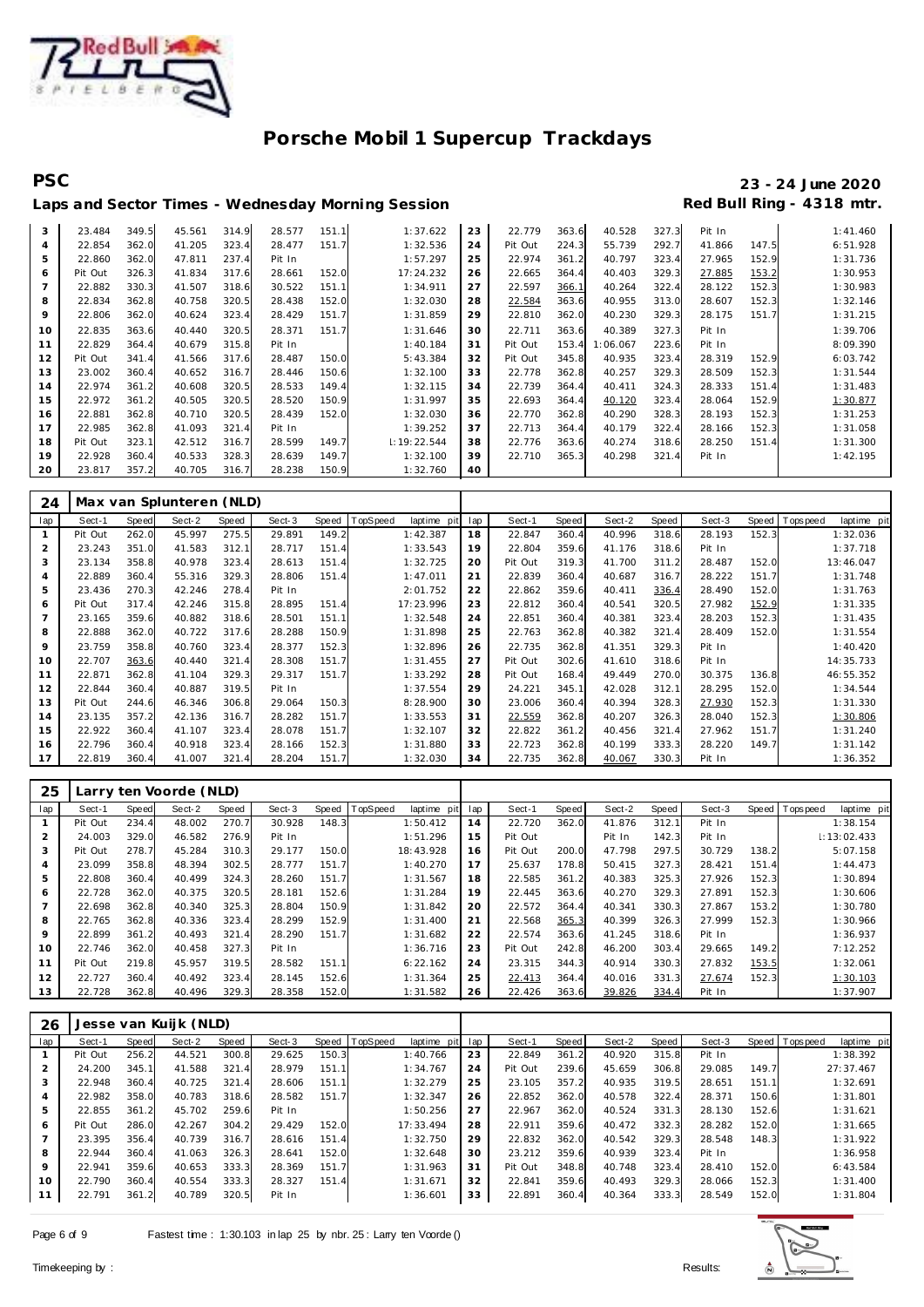

# **PSC 23 - 24 June 2020**

### Laps and Sector Times - Wednesday Morning Session **Red Bull Ring - 4318 mtr.** Pit Out 312.5 41.504 314.0 28.517 152.3 7:15.958 **34** 22.832 361.2 40.579 328.3 28.407 149.4 1:31.818

| 13 | 22.761  | 362.0 | 40.707 | 324.3 | 28.416 | 152.9 | 1:31.884 | 35 | 23.018  | 361.2 | 40.971 | 324.3      | Pit In |       | 1:37.550  |
|----|---------|-------|--------|-------|--------|-------|----------|----|---------|-------|--------|------------|--------|-------|-----------|
| 14 | 22.827  | 363.6 | 40.724 | 328.3 | 28.302 | 152.3 | 1:31.853 | 36 | Pit Out | 283.5 | 45.045 | 300.8      | 29.665 | 149.2 | 19:18.903 |
| 15 | 22.795  | 360.4 | 41.813 | 324.3 | 28.506 | 150.9 | 1:33.114 | 37 | 23.155  | 344.3 | 41.486 | 318.6      | 28.428 | 151.4 | 1:33.069  |
| 16 | 22.868  | 361.2 | 41.506 | 319.5 | 28.599 | 151.4 | 1:32.973 | 38 | 22.716  | 361.2 | 40.514 | 332.3      | 27.948 | 152.3 | 1:31.178  |
|    | 22.835  | 360.4 | 41.118 | 325.3 | Pit In |       | 1:38.223 | 39 | 22.613  | 362.0 | 40.242 | 335.4      | 27.878 | 152.3 | 1:30.733  |
| 18 | Pit Out | 351.0 | 41.586 | 316.7 | 28.537 | 152.0 | 3:41.289 | 40 | 22.643  | 363.6 | 40.119 | 332.3      | 28.316 | 152.3 | 1:31.078  |
| 19 | 22.827  | 359.6 | 40.739 | 328.3 | 28.345 | 152.6 | 1:31.911 | 41 | 22.752  | 362.8 | 40.085 | 331.3      | 28.666 | 152.3 | 1:31.503  |
| 20 | 22.778  | 361.2 | 40.897 | 327.3 | 28.466 | 152.3 | 1:32.141 | 42 | 22.784  | 362.0 | 40.360 | 327.3      | Pit In |       | 1:36.821  |
| 21 | 22.776  | 360.4 | 40.864 | 324.3 | 28.301 | 152.6 | 1:31.941 | 43 | Pit Out | 283.0 | 42.743 | 311<br>-21 | Pit In |       | 9:03.492  |
| 22 | 22.795  | 362.0 | 40.558 | 327.3 | 28.689 | 152.6 | 1:32.042 | 44 |         |       |        |            |        |       |           |

| 30             |         |       | Lucas Groeneveld (NLD) |       |        |       |          |             |     |         |       |        |       |        |       |                |             |
|----------------|---------|-------|------------------------|-------|--------|-------|----------|-------------|-----|---------|-------|--------|-------|--------|-------|----------------|-------------|
| lap            | Sect-1  | Speed | Sect-2                 | Speed | Sect-3 | Speed | TopSpeed | laptime pit | lap | Sect-1  | Speed | Sect-2 | Speed | Sect-3 |       | Speed Topspeed | laptime pit |
| $\mathbf{1}$   | Pit Out | 197.5 | 46.024                 | 281.3 | 30.961 | 147.2 |          | 1:48.678    | 23  | 22.949  | 358.8 | 40.981 | 314.9 | 28.492 | 152.6 |                | 1:32.422    |
| $\overline{2}$ | 23.561  | 348.0 | 42.403                 | 298.3 | 30.743 | 149.4 |          | 1:36.707    | 24  | 22.813  | 361.2 | 40.938 | 315.8 | 28.629 | 152.0 |                | 1:32.380    |
| 3              | 23.405  | 355.7 | 43.823                 | 300.8 | 28.865 | 150.0 |          | 1:36.093    | 25  | 22.902  | 318.6 | 42.421 | 280.5 | Pit In |       |                | 1:41.494    |
| $\overline{4}$ | 23.080  | 357.2 | 41.027                 | 314.0 | 31.031 | 71.7  |          | 1:35.138    | 26  | Pit Out | 303.1 | 43.539 | 291.1 | 31.005 | 147.5 |                | 8:29.593    |
| 5              | 30.019  | 224.3 | 45.736                 | 279.8 | Pit In |       |          | 1:57.562    | 27  | 23.305  | 356.4 | 41.074 | 311.2 | 28.594 | 151.1 |                | 1:32.973    |
| 6              | Pit Out | 319.9 | 42.474                 | 300.0 | 29.156 | 150.6 |          | 16:44.799   | 28  | 22.813  | 359.6 | 40.520 | 314.9 | 28.131 | 151.7 |                | 1:31.464    |
| $\overline{7}$ | 23.014  | 334.4 | 41.478                 | 312.1 | 28.760 | 150.3 |          | 1:33.252    | 29  | 22.912  | 362.8 | 40.667 | 308.6 | 28.202 | 150.9 |                | 1:31.781    |
| 8              | 22.965  | 361.2 | 40.973                 | 310.3 | 28.649 | 150.9 |          | 1:32.587    | 30  | 22.748  | 362.8 | 40.461 | 313.0 | 28.226 | 151.7 |                | 1:31.435    |
| 9              | 22.882  | 360.4 | 40.911                 | 314.9 | 28.570 | 151.4 |          | 1:32.363    | 31  | 22.756  | 363.6 | 40.639 | 310.3 | 28.110 | 152.6 |                | 1:31.505    |
| 10             | 22.865  | 361.2 | 40.869                 | 311.2 | 28.452 | 151.1 |          | 1:32.186    | 32  | 22.627  | 353.3 | 41.599 | 305.1 | Pit In |       |                | 1:37.661    |
| 11             | 22.747  | 361.2 | 40.972                 | 321.4 | 28.697 | 150.6 |          | 1:32.416    | 33  | Pit Out | 252.2 | 49.740 | 282.7 | 30.887 | 150.0 |                | 36:46.826   |
| 12             | 23.106  | 334.4 | 42.337                 | 308.6 | Pit In |       |          | 1:40.029    | 34  | 23.475  | 355.7 | 41.436 | 321.4 | 28.541 | 150.6 |                | 1:33.452    |
| 13             | Pit Out | 349.5 | 41.644                 | 304.2 | 28.970 | 150.3 |          | 5:59.194    | 35  | 25.028  | 258.7 | 41.730 | 304.2 | Pit In |       |                | 1:41.075    |
| 14             | 23.776  | 354.9 | 41.141                 | 305.9 | 28.657 | 150.9 |          | 1:33.574    | 36  | Pit Out | 290.1 | 45.033 | 311.2 | 29.380 | 150.0 |                | 4:17.411    |
| 15             | 23.035  | 359.6 | 40.856                 | 316.7 | 28.662 | 151.1 |          | 1:32.553    | 37  | 23.031  | 351.8 | 41.300 | 305.9 | 28.384 | 150.3 |                | 1:32.715    |
| 16             | 22.845  | 361.2 | 41.607                 | 303.4 | 28.519 | 151.7 |          | 1:32.971    | 38  | 22.650  | 361.2 | 40.403 | 320.5 | 28.600 | 152.6 |                | 1:31.653    |
| 17             | 22.863  | 361.2 | 40.941                 | 313.0 | 28.711 | 150.3 |          | 1:32.515    | 39  | 22.598  | 362.0 | 40.315 | 319.5 | 28.160 | 151.4 |                | 1:31.073    |
| 18             | 23.725  | 342.2 | 42.868                 | 284.2 | Pit In |       |          | 1:41.422    | 40  | 22.737  | 362.0 | 40.586 | 314.0 | 29.084 | 151.7 |                | 1:32.407    |
| 19             | Pit Out | 307.7 | 45.230                 | 298.3 | 29.356 | 150.6 |          | 26:15.047   | 41  | 22.659  | 362.8 | 40.340 | 320.5 | 28.189 | 152.0 |                | 1:31.188    |
| 20             | 23.199  | 358.8 | 40.974                 | 314.0 | 28.608 | 152.0 |          | 1:32.781    | 42  | 22.801  | 363.6 | 40.281 | 323.4 | 28.145 | 152.3 |                | 1:31.227    |
| 21             | 22.865  | 361.2 | 41.209                 | 306.8 | 28.606 | 150.9 |          | 1:32.680    | 43  | 24.083  | 303.7 | 52.597 | 216.9 | Pit In |       |                | 2:05.351    |
| 22             | 23.005  | 359.6 | 44.403                 | 298.3 | 29.032 | 151.4 |          | 1:36.440    | 44  |         |       |        |       |        |       |                |             |

| 31             |         |       | Daan van Kuijk (NLD) |       |        |       |                         |     |         |       |        |       |        |       |                           |
|----------------|---------|-------|----------------------|-------|--------|-------|-------------------------|-----|---------|-------|--------|-------|--------|-------|---------------------------|
| lap            | Sect-1  | Speed | Sect-2               | Speed | Sect-3 | Speed | TopSpeed<br>laptime pit | lap | Sect-1  | Speed | Sect-2 | Speed | Sect-3 | Speed | T ops peed<br>laptime pit |
|                | Pit Out | 226.2 | 49.096               | 274.8 | 30.787 | 139.9 | 1:53.033                | 22  | 22.792  | 360.4 | 41.144 | 327.3 | 28.503 | 150.9 | 1:32.439                  |
| 2              | 24.137  | 346.5 | 42.653               | 303.4 | 28.907 | 148.3 | 1:35.697                | 23  | 22.983  | 360.4 | 41.003 | 326.3 | 28.453 | 150.3 | 1:32.439                  |
| 3              | 23.165  | 357.2 | 41.260               | 317.6 | 28.623 | 149.7 | 1:33.048                | 24  | 23.021  | 359.6 | 40.920 | 327.3 | 28.659 | 151.1 | 1:32.600                  |
| 4              | 23.341  | 356.4 | 40.879               | 312.1 | 28.342 | 150.3 | 1:32.562                | 25  | 22.635  | 362.0 | 41.053 | 327.3 | 29.488 | 150.3 | 1:33.176                  |
| 5              | 23.097  | 358.8 | 41.035               | 327.3 | 28.812 | 149.2 | 1:32.944                | 26  | 22.774  | 361.2 | 40.901 | 319.5 | 28.321 | 152.0 | 1:31.996                  |
| 6              | 23.171  | 357.2 | 41.148               | 311.2 | 28.615 | 150.6 | 1:32.934                | 27  | 23.030  | 362.8 | 40.764 | 323.4 | 29.199 | 149.4 | 1:32.993                  |
| $\overline{7}$ | 23.079  | 358.8 | 41.218               | 324.3 | 28.622 | 150.0 | 1:32.919                | 28  | 23.000  | 362.0 | 41.136 | 328.3 | 28.650 | 151.1 | 1:32.786                  |
| 8              | 22.991  | 358.8 | 40.890               | 324.3 | 28.479 | 149.4 | 1:32.360                | 29  | 22.853  | 363.6 | 41.011 | 321.4 | Pit In |       | 1:39.969                  |
| 9              | 23.053  | 358.0 | 40.837               | 324.3 | 28.720 | 150.0 | 1:32.610                | 30  | Pit Out | 341.4 | 42.169 | 311.2 | Pit In |       | 10:02.391                 |
| 10             | 23.096  | 359.6 | 41.685               | 314.0 | Pit In |       | 1:42.155                | 31  | Pit Out | 127.6 | 59.003 | 206.5 | 31.748 | 145.6 | 28:52.274                 |
| 11             | Pit Out | 312.5 | 42.310               | 314.0 | 28.782 | 149.2 | 21:24.589               | 32  | 24.360  | 332.3 | 41.677 | 306.8 | 28.981 | 151.4 | 1:35.018                  |
| 12             | 23.132  | 357.2 | 40.917               | 321.4 | 28.467 | 149.7 | 1:32.516                | 33  | 22.955  | 359.6 | 40.449 | 334.4 | 28.037 | 150.6 | 1:31.441                  |
| 13             | 23.152  | 357.2 | 40.803               | 328.3 | 28.837 | 148.3 | 1:32.792                | 34  | 22.576  | 360.4 | 40.414 | 327.3 | 28.011 | 150.9 | 1:31.001                  |
| 14             | 22.958  | 354.1 | 40.950               | 330.3 | 29.102 | 151.1 | 1:33.010                | 35  | 22.746  | 362.0 | 40.192 | 324.3 | 28.058 | 152.0 | 1:30.996                  |
| 15             | 23.126  | 357.2 | 40.857               | 327.3 | 28.638 | 150.0 | 1:32.621                | 36  | 22.687  | 362.0 | 40.362 | 328.3 | 30.413 | 150.6 | 1:33.462                  |
| 16             | 23.041  | 359.6 | 40.724               | 322.4 | 28.630 | 150.6 | 1:32.395                | 37  | 22.810  | 360.4 | 40.517 | 319.5 | Pit In |       | 1:41.241                  |
| 17             | 23.096  | 359.6 | 40.765               | 320.5 | 28.511 | 149.7 | 1:32.372                | 38  | Pit Out | 335.1 | 41.232 | 316.7 | 28.187 | 152.0 | 4:09.528                  |
| 18             | 23.074  | 360.4 | 40.706               | 319.5 | 28.767 | 150.9 | 1:32.547                | 39  | 22.893  | 362.8 | 40.606 | 327.3 | 28.141 | 152.0 | 1:31.640                  |
| 19             | 23.061  | 351.8 | 41.592               | 308.6 | Pit In |       | 1:43.802                | 40  | 22.895  | 363.6 | 40.523 | 324.3 | 28.025 | 152.0 | 1:31.443                  |
| 20             | Pit Out | 334.4 | 41.289               | 311.2 | 29.777 | 138.0 | 7:17.438                | 41  | 24.138  | 284.0 | 51.280 | 243.8 | Pit In |       | 2:05.218                  |
| 21             | 23.348  | 357.2 | 41.192               | 322.4 | 28.363 | 150.6 | 1:32.903                | 42  | Pit Out | 227.1 | 43.699 | 305.1 | Pit In |       | 11:25.383                 |

| 32  |         |       | Philippe Haezebrouck (FRA) |       |        |       |                |                 |    |         |       |          |       |        |       |                   |             |
|-----|---------|-------|----------------------------|-------|--------|-------|----------------|-----------------|----|---------|-------|----------|-------|--------|-------|-------------------|-------------|
| lap | Sect-1  | Speed | Sect-2                     | Speed | Sect-3 |       | Speed TopSpeed | laptime pit lap |    | Sect-1  | Speed | Sect-2   | Speed | Sect-3 |       | Speed   Tops peed | laptime pit |
|     | Pit Out | 187.1 | 55.122                     | 248.3 | 37.370 | 141.9 |                | 2:07.074        | 16 | Pit Out | 172.7 | 55.127   | 268.0 | 35.208 | 145.3 |                   | 13:21.598   |
|     | 25.690  | 314.3 | 44.173                     | 270.0 | 30.347 | 145.3 |                | 1:40.210        | 17 | 23.974  | 316.8 | 44.800   | 300.0 | 30.175 | 148.3 |                   | 1:38.949    |
|     | 23.628  | 319.3 | 45.259                     | 289.5 | 30.397 | 148.9 |                | 1:39.284        | 18 | 23.835  | 349.5 | 43.237   | 290.3 | 29.683 | 149.4 |                   | 1:36.755    |
|     | 23.541  | 344.3 | 42.701                     | 284.2 | Pit In |       |                | 1:51.445        | 19 | 23.326  | 353.3 | 1:08.116 | 85.4  | Pit In |       |                   | 2:19.914    |
|     | Pit Out | 236.8 | 50.993                     | 299.2 | 31.072 | 148.0 |                | 18:58.427       | 20 | Pit Out | 309.5 | 43.359   | 291.9 | 29.628 | 148.0 |                   | 6:03.356    |

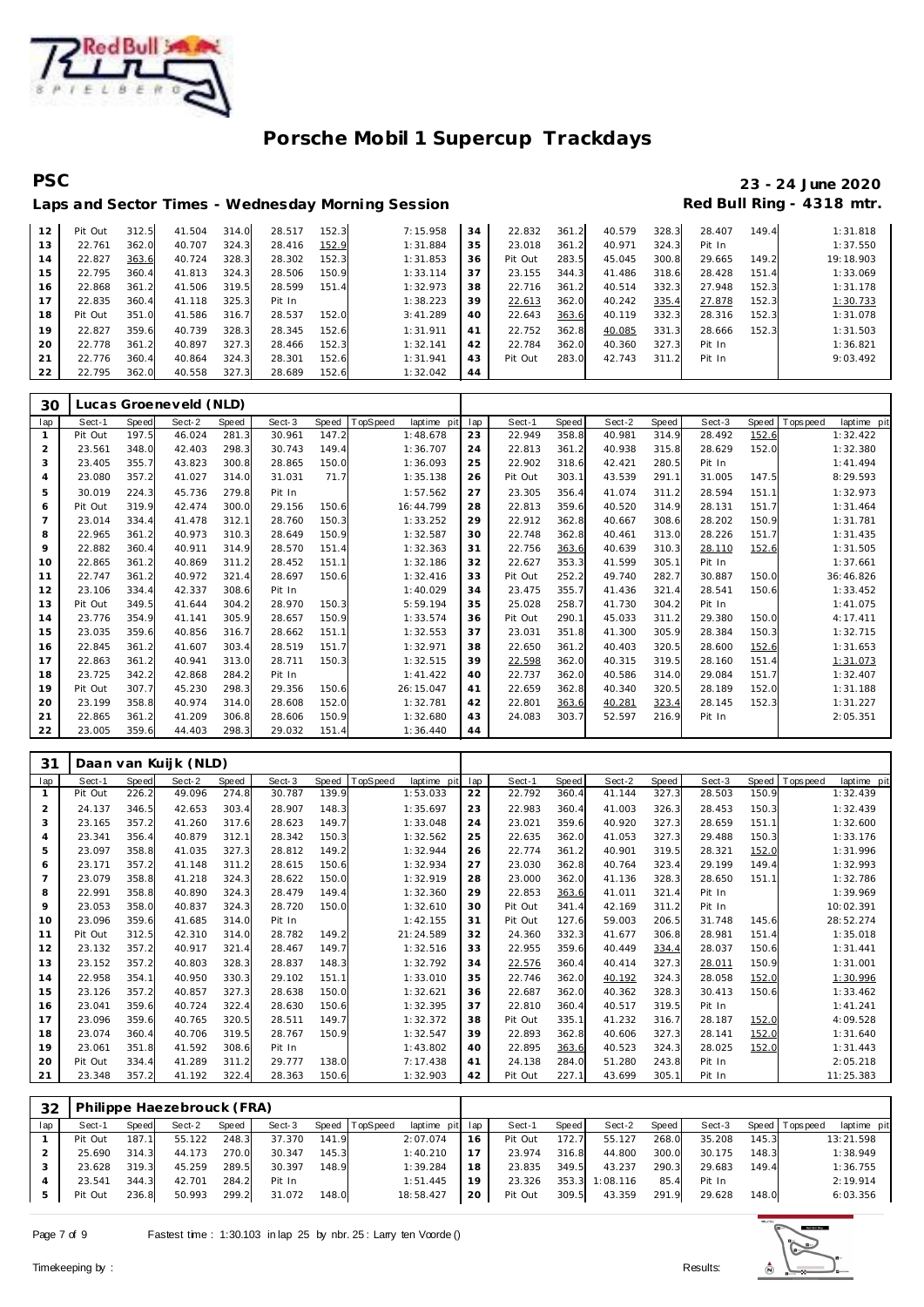

# **PSC 23 - 24 June 2020**

|    |        |       |        |       | Laps and Sector Times - Wednesday Morning Session |       |          |    |         |       |        |       | Red Bull Ring - 4318 mtr. |       |           |
|----|--------|-------|--------|-------|---------------------------------------------------|-------|----------|----|---------|-------|--------|-------|---------------------------|-------|-----------|
|    |        |       |        |       |                                                   |       |          |    |         |       |        |       |                           |       |           |
| 6  | 23.375 | 340.0 | 42.954 | 290.3 | 29.720                                            | 148.3 | 1:36.049 | 21 | 23.503  | 353.3 | 42.364 | 285.7 | 29.720                    | 149.4 | 1:35.587  |
|    | 23.790 | 342.9 | 42.778 | 289.5 | 30.587                                            | 147.5 | 1:37.155 | 22 | 23.506  | 350.3 | 42.223 | 281.3 | 29.416                    | 148.6 | 1:35.145  |
| 8  | 23.700 | 345.1 | 42.815 | 291.9 | 29.450                                            | 147.5 | 1:35.965 | 23 | 23.406  | 352.6 | 42.563 | 308.6 | 29.685                    | 149.2 | 1:35.654  |
| 9  | 23.543 | 350.3 | 42.224 | 291.1 | 29.716                                            | 146.7 | 1:35.483 | 24 | 23.183  | 354.1 | 42.247 | 279.1 | 29.468                    | 148.9 | 1:34.898  |
| 10 | 23.435 | 351.0 | 42.109 | 289.5 | 29.658                                            | 149.4 | 1:35.202 | 25 | 23.445  | 356.4 | 42.049 | 291.1 | 29.272                    | 149.4 | 1:34.766  |
| 11 | 23.415 | 308.9 | 42.403 | 295.9 | 29.382                                            | 149.4 | 1:35.200 | 26 | 23.305  | 358.0 | 42.087 | 293.5 | 29.058                    | 149.7 | 1:34.450  |
| 12 | 23.395 | 349.5 | 42.381 | 291.1 | 29.416                                            | 149.4 | 1:35.192 | 27 | 23.181  | 356.4 | 41.874 | 289.5 | 29.136                    | 149.2 | 1:34.191  |
| 13 | 23.291 | 355.7 | 42.279 | 295.1 | 29.369                                            | 148.9 | 1:34.939 | 28 | 25.539  | 251.4 | 51.264 | 225.5 | Pit In                    |       | 2:03.614  |
| 14 | 23.073 | 356.4 | 42.325 | 284.2 | 29.612                                            | 148.3 | 1:35.010 | 29 | Pit Out | 210.9 | 49.509 | 267.3 | Pit In                    |       | 10:49.178 |
| 15 | 25.544 | 293.8 | 46.168 | 265.4 | Pit In                                            |       | 1:57.116 | 30 |         |       |        |       |                           |       |           |

| 33             |         |       | Florian Latorre (FRA) |       |        |       |          |             |     |         |       |        |       |        |       |                 |             |
|----------------|---------|-------|-----------------------|-------|--------|-------|----------|-------------|-----|---------|-------|--------|-------|--------|-------|-----------------|-------------|
| lap            | Sect-1  | Speed | Sect-2                | Speed | Sect-3 | Speed | TopSpeed | laptime pit | lap | Sect-1  | Speed | Sect-2 | Speed | Sect-3 |       | Speed Tops peed | laptime pit |
| 1              | Pit Out | 210.6 | 45.306                | 282.7 | Pit In |       |          | 1:56.489    | 16  | 22.701  | 361.2 | 41.091 | 325.3 | 28.064 | 153.2 |                 | 1:31.856    |
| $\overline{2}$ | Pit Out | 335.7 | 42.228                | 309.5 | 29.322 | 148.0 |          | 23:11.451   | 17  | 22.589  | 362.0 | 40.409 | 327.3 | 28.194 | 152.3 |                 | 1:31.192    |
| 3              | 23.237  | 359.6 | 40.792                | 327.3 | 28.351 | 151.7 |          | 1:32.380    | 18  | 22.649  | 363.6 | 40.327 | 329.3 | 28.446 | 144.5 |                 | 1:31.422    |
| 4              | 22.732  | 362.8 | 40.539                | 324.3 | 28.124 | 152.9 |          | 1:31.395    | 19  | 22.934  | 364.4 | 40.540 | 321.4 | Pit In |       |                 | 1:38.228    |
| 5              | 22.648  | 364.4 | 40.444                | 327.3 | 28.140 | 153.2 |          | 1:31.232    | 20  | Pit Out | 351.8 | 40.729 | 322.4 | 28.170 | 153.5 |                 | 9:50.516    |
| 6              | 22.657  | 365.3 | 41.367                | 300.8 | Pit In |       |          | 1:39.267    | 21  | 22.656  | 363.6 | 40.391 | 328.3 | 28.126 | 153.5 |                 | 1:31.173    |
| $\overline{7}$ | Pit Out | 354.9 | 41.010                | 312.1 | 28.631 | 151.7 |          | 6:29.974    | 22  | 22.513  | 358.0 | 41.807 | 279.1 | Pit In |       |                 | 1:38.904    |
| 8              | 22.901  | 362.8 | 40.545                | 324.3 | 28.110 | 152.3 |          | 1:31.556    | 23  | Pit Out | 352.6 | 40.959 | 323.4 | 28.231 | 152.6 |                 | 13:39.138   |
| 9              | 22.696  | 363.6 | 40.292                | 329.3 | 28.171 | 153.5 |          | 1:31.159    | 24  | 22.621  | 362.0 | 40.603 | 333.3 | 28.172 | 151.7 |                 | 1:31.396    |
| 10             | 22.668  | 364.4 | 40.736                | 305.9 | Pit In |       |          | 1:37.696    | 25  | 22.723  | 362.8 | 41.666 | 329.3 | 28.137 | 152.0 |                 | 1:32.526    |
| 11             | Pit Out | 354.1 | 42.778                | 322.4 | 28.571 | 152.3 |          | 9:11.500    | 26  | 22.669  | 362.0 | 40.615 | 327.3 | 28.108 | 153.2 |                 | 1:31.392    |
| 12             | 22.847  | 362.0 | 41.028                | 325.3 | 28.290 | 152.0 |          | 1:32.165    | 27  | 22.635  | 364.4 | 40.522 | 338.6 | 28.396 | 152.9 |                 | 1:31.553    |
| 13             | 22.834  | 363.6 | 40.898                | 317.6 | Pit In |       |          | 1:40.295    | 28  | 22.670  | 362.8 | 40.525 | 326.3 | 28.291 | 151.4 |                 | 1:31.486    |
| 14             | Pit Out | 348.0 | 41.084                | 315.8 | 28.391 | 152.3 |          | 12:30.050   | 29  | 23.240  | 345.8 | 41.642 | 305.1 | Pit In |       |                 | 1:39.859    |
| 15             | 22.729  | 360.4 | 40.700                | 325.3 | 28.173 | 152.0 |          | 1:31.602    | 30  |         |       |        |       |        |       |                 |             |

| 34  |         | Moritz Sager (AUT) |        |       |        |       |                |                 |    |         |       |        |       |        |       |                |             |
|-----|---------|--------------------|--------|-------|--------|-------|----------------|-----------------|----|---------|-------|--------|-------|--------|-------|----------------|-------------|
| lap | Sect-1  | Speed              | Sect-2 | Speed | Sect-3 |       | Speed TopSpeed | laptime pit lap |    | Sect-1  | Speed | Sect-2 | Speed | Sect-3 |       | Speed Topspeed | laptime pit |
|     | Pit Out | 216.8              | 48.325 | 270.7 | 30.449 | 150.0 |                | 1:47.663        | 8  | 22.926  | 362.0 | 44.179 | 291.1 | 28.645 | 152.0 |                | 1:35.750    |
|     | 23.715  | 336.5              | 43.072 | 229.8 | Pit In |       |                | 1:54.953        | 9  | 22.975  | 362.8 | 41.088 | 314.0 | Pit In |       |                | 1:39.293    |
|     | Pit Out | 317.4              | 42.929 | 286.5 | 29.176 | 150.3 |                | 18:05.866       | 10 | Pit Out | 291.2 | 42.465 | 303.4 | 28.859 | 149.2 |                | 4:18.313    |
|     | 23.086  | 358.0              | 41.476 | 300.0 | 28.554 | 150.9 |                | 1:33.116        |    | 23.222  | 359.6 | 41.453 | 306.8 | 28.699 | 150.9 |                | 1:33.374    |
| .5  | 22.874  | 362.0              | 41.022 | 308.6 | 28.437 | 150.3 |                | 1:32.333        | 12 | 22.959  | 360.4 | 40.904 | 305.1 | 28.525 | 151.7 |                | 1:32.388    |
| 6   | 23.101  | 357.2              | 41.202 | 313.0 | 28.545 | 151.1 |                | 1:32.848        | 13 | 22.888  | 349.5 | 59.020 | 98.0  | Pit In |       |                | 2:10.297    |
|     | 22.845  | 362.8              | 40.958 | 310.3 | 28.362 | 151.4 |                | 1:32.165        | 14 |         |       |        |       |        |       |                |             |

| 911            |         |       | Michael Fassbender (IRL) |       |        |       |                         |     |          |       |          |       |        |       |            |             |
|----------------|---------|-------|--------------------------|-------|--------|-------|-------------------------|-----|----------|-------|----------|-------|--------|-------|------------|-------------|
| lap            | Sect-1  | Speed | Sect-2                   | Speed | Sect-3 | Speed | TopSpeed<br>laptime pit | lap | Sect-1   | Speed | Sect-2   | Speed | Sect-3 | Speed | T ops peed | laptime pit |
| $\mathbf{1}$   | Pit Out | 265.0 | 49.308                   | 262.8 | 35.829 | 142.2 | 1:58.087                | 28  | Pit Out  | 296.5 | 46.302   | 249.4 | 31.832 | 146.9 |            | 6:30.765    |
| 2              | 24.537  | 335.8 | 44.026                   | 284.2 | 32.562 | 147.5 | 1:41.125                | 29  | 24.052   | 352.6 | 42.645   | 287.2 | 30.798 | 149.2 |            | 1:37.495    |
| 3              | 23.592  | 350.3 | 45.576                   | 285.7 | 33.086 | 146.7 | 1:42.254                | 30  | 26.553   | 301.4 | 43.300   | 297.5 | Pit In |       |            | 1:48.432    |
| $\overline{4}$ | 23.827  | 335.8 | 43.152                   | 268.0 | 41.127 | 68.7  | 1:48.106                | 31  | Pit Out  | 265.9 | 45.994   | 270.0 | 32.173 | 146.9 |            | 5:27.848    |
| 5              | 46.509  | 126.3 | 1:19.825                 | 173.9 | Pit In |       | 3:13.860                | 32  | 23.562   | 354.9 | 41.966   | 295.1 | 30.919 | 135.6 |            | 1:36.447    |
| 6              | Pit Out | 277.2 | 47.156                   | 266.7 | 33.090 | 144.3 | 15:57.438               | 33  | 23.798   | 358.0 | 41.773   | 302.5 | 30.396 | 150.3 |            | 1:35.967    |
| $\overline{7}$ | 23.861  | 342.2 | 44.384                   | 292.7 | 31.997 | 146.7 | 1:40.242                | 34  | 23.875   | 354.1 | 41.670   | 300.0 | 29.759 | 150.0 |            | 1:35.304    |
| 8              | 23.612  | 341.4 | 42.992                   | 285.0 | 32.793 | 145.9 | 1:39.397                | 35  | 23.121   | 355.7 | 41.915   | 294.3 | 29.727 | 149.2 |            | 1:34.763    |
| 9              | 23.700  | 337.2 | 43.329                   | 295.9 | 30.958 | 146.9 | 1:37.987                | 36  | 23.947   | 349.5 | 42.365   | 285.7 | 29.788 | 150.0 |            | 1:36.100    |
| 10             | 23.926  | 342.2 | 42.669                   | 292.7 | 31.021 | 148.0 | 1:37.616                | 37  | 23.345   | 349.5 | 41.801   | 305.1 | 30.359 | 149.4 |            | 1:35.505    |
| 11             | 23.321  | 342.9 | 42.260                   | 290.3 | 30.737 | 148.6 | 1:36.318                | 38  | 1:25.163 | 177.1 | 44.081   | 284.2 | Pit In |       |            | 2:46.599    |
| 12             | 23.423  | 343.6 | 42.263                   | 293.5 | 30.495 | 148.3 | 1:36.181                | 39  | Pit Out  | 298.1 | 45.917   | 252.9 | 32.540 | 146.4 |            | 27:19.188   |
| 13             | 23.466  | 348.8 | 41.690                   | 295.1 | 30.300 | 149.2 | 1:35.456                | 40  | 24.113   | 348.8 | 42.369   | 283.5 | 30.439 | 149.2 |            | 1:36.921    |
| 14             | 23.438  | 351.0 | 42.250                   | 295.9 | Pit In |       | 1:43.498                | 41  | 24.525   | 318.6 | 42.402   | 284.2 | 30.450 | 149.2 |            | 1:37.377    |
| 15             | Pit Out | 313.1 | 44.758                   | 285.7 | 31.160 | 147.2 | 8:22.066                | 42  | 23.364   | 351.8 | 42.074   | 305.1 | 31.329 | 149.2 |            | 1:36.767    |
| 16             | 23.485  | 348.8 | 43.238                   | 297.5 | 31.230 | 148.3 | 1:37.953                | 43  | 23.244   | 356.4 | 41.825   | 288.0 | 30.069 | 148.9 |            | 1:35.138    |
| 17             | 23.345  | 354.1 | 43.075                   | 297.5 | Pit In |       | 2:11.870                | 44  | 23.312   | 354.9 | 43.090   | 289.5 | 30.763 | 141.7 |            | 1:37.165    |
| 18             | Pit Out | 310.7 | 43.745                   | 276.2 | 30.822 | 146.7 | 7:52.255                | 45  | 23.441   | 349.5 | 42.332   | 288.0 | 29.799 | 149.2 |            | 1:35.572    |
| 19             | 26.494  | 337.9 | 45.980                   | 260.9 | Pit In |       | 1:57.127                | 46  | 23.035   | 361.2 | 41.846   | 295.9 | 30.042 | 149.2 |            | 1:34.923    |
| 20             | Pit Out | 259.5 | 48.391                   | 260.9 | 36.228 | 135.8 | 16:26.816               | 47  | 23.823   | 255.0 | 1:01.631 | 224.5 | Pit In |       |            | 2:12.708    |
| 21             | 24.288  | 353.3 | 43.133                   | 282.0 | 30.574 | 149.2 | 1:37.995                | 48  | Pit Out  | 318.0 | 43.134   | 282.0 | 30.776 | 149.7 |            | 8:23.775    |
| 22             | 23.691  | 354.9 | 43.840                   | 269.3 | 31.376 | 148.3 | 1:38.907                | 49  | 23.096   | 359.6 | 42.931   | 286.5 | 30.008 | 150.0 |            | 1:36.035    |
| 23             | 23.456  | 354.9 | 42.647                   | 281.3 | 30.383 | 149.4 | 1:36.486                | 50  | 23.210   | 357.2 | 42.510   | 276.2 | 29.903 | 150.3 |            | 1:35.623    |
| 24             | 23.360  | 354.1 | 42.542                   | 288.8 | 30.797 | 149.2 | 1:36.699                | 51  | 23.734   | 354.9 | 42.005   | 295.1 | 29.739 | 150.9 |            | 1:35.478    |
| 25             | 23.212  | 352.6 | 42.287                   | 289.5 | 30.271 | 149.4 | 1:35.770                | 52  | 23.431   | 355.7 | 42.168   | 283.5 | 29.748 | 150.3 |            | 1:35.347    |
| 26             | 23.269  | 355.7 | 42.016                   | 294.3 | 29.925 | 150.6 | 1:35.210                | 53  | 22.956   | 355.7 | 42.142   | 281.3 | 29.894 | 150.6 |            | 1:34.992    |
| 27             | 24.393  | 353.3 | 41.952                   | 288.0 | Pit In |       | 1:42.500                | 54  | 23.231   | 358.8 | 42.419   | 289.5 | Pit In |       |            | 1:42.262    |